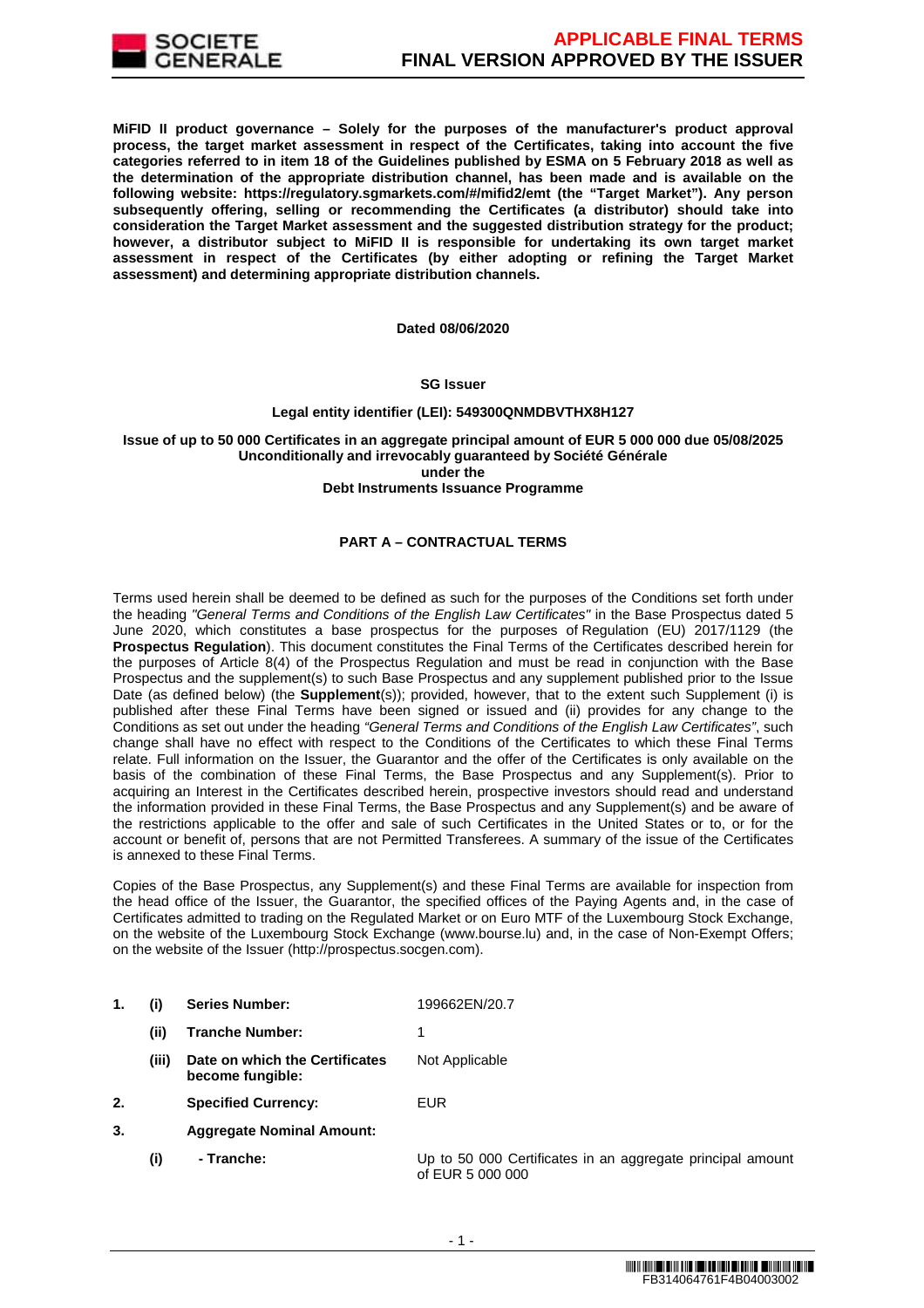

|     | (i)   | - Series:                                                                               | Up to 50 000 Certificates in an aggregate principal amount<br>of EUR 5 000 000                                                                                                                        |
|-----|-------|-----------------------------------------------------------------------------------------|-------------------------------------------------------------------------------------------------------------------------------------------------------------------------------------------------------|
| 4.  |       | <b>Issue Price:</b>                                                                     | EUR 100 per Certificate of EUR 100 Specified Denomination                                                                                                                                             |
| 5.  |       | <b>Specified Denomination(s):</b>                                                       | <b>EUR 100</b>                                                                                                                                                                                        |
| 6.  | (i)   | <b>Issue Date:</b><br>(DD/MM/YYYY)                                                      | 31/07/2020                                                                                                                                                                                            |
|     | (ii)  | <b>Interest Commencement Date:</b>                                                      | <b>Issue Date</b>                                                                                                                                                                                     |
| 7.  |       | <b>Final Exercise Date:</b><br>(DD/MM/YYYY)                                             | 05/08/2025                                                                                                                                                                                            |
| 8.  |       | <b>Governing law:</b>                                                                   | English law                                                                                                                                                                                           |
| 9.  | (i)   | <b>Status of the Certificates:</b>                                                      | Unsecured                                                                                                                                                                                             |
|     | (ii)  | Date of corporate authorisation<br>obtained for the issuance of<br><b>Certificates:</b> | Not Applicable                                                                                                                                                                                        |
|     | (iii) | <b>Type of Structured Certificates:</b>                                                 | <b>Share Linked Certificates</b>                                                                                                                                                                      |
|     |       |                                                                                         | The provisions of the following Additional Terms and<br>Conditions apply:<br>Additional Terms<br>Conditions<br>and<br>for Share<br>Linked<br>Certificates and Depositary Receipts Linked Certificates |
|     | (iv)  | <b>Reference of the Product</b>                                                         | 3.3.3 with Option 1 applicable as described in the Additional<br>Terms and Conditions relating to Formulae                                                                                            |
| 10. |       | <b>Interest Basis:</b>                                                                  | See section "PROVISIONS RELATING TO INTEREST (IF<br>ANY) PAYABLE" below.                                                                                                                              |
| 11. |       | <b>Redemption/Payment Basis:</b>                                                        | See section "PROVISIONS RELATING TO REDEMPTION"<br>below.                                                                                                                                             |
| 12. |       | Issuer's/Certificateholders'<br>redemption option:                                      | See section "PROVISIONS RELATING TO REDEMPTION"<br>below.                                                                                                                                             |

# **PROVISIONS RELATING TO INTEREST (IF ANY) PAYABLE**

| 13. |     | <b>Fixed Rate Certificate</b><br><b>Provisions:</b>          | Not Applicable                                                                                                                                                                                                            |
|-----|-----|--------------------------------------------------------------|---------------------------------------------------------------------------------------------------------------------------------------------------------------------------------------------------------------------------|
| 14. |     | <b>Floating Rate Certificate</b><br><b>Provisions:</b>       | Not Applicable                                                                                                                                                                                                            |
| 15. |     | <b>Structured Interest Certificate</b><br><b>Provisions:</b> | Applicable as per Condition 3.3 of the General Terms and<br>Conditions                                                                                                                                                    |
|     | (i) | <b>Structured Interest Amount(s)</b>                         | Unless previously redeemed, on each Interest Payment<br>Date(i) (i from 1 to 5), the Issuer shall pay to the<br>Certificateholders, for each Certificate, an<br>amount<br>determined by the Calculation Agent as follows: |
|     |     |                                                              | Scenario 1:                                                                                                                                                                                                               |
|     |     |                                                              | If on Valuation Date(i), Level(i) is higher than or equal to<br>60%, then:                                                                                                                                                |
|     |     |                                                              | Amount(i)<br>Specified<br>Structured<br>Interest<br>Max(0;<br>$=$<br>Denomination x (i x 6%) - SumCouponsPaid(i-1))                                                                                                       |
|     |     |                                                              | Scenario 2:                                                                                                                                                                                                               |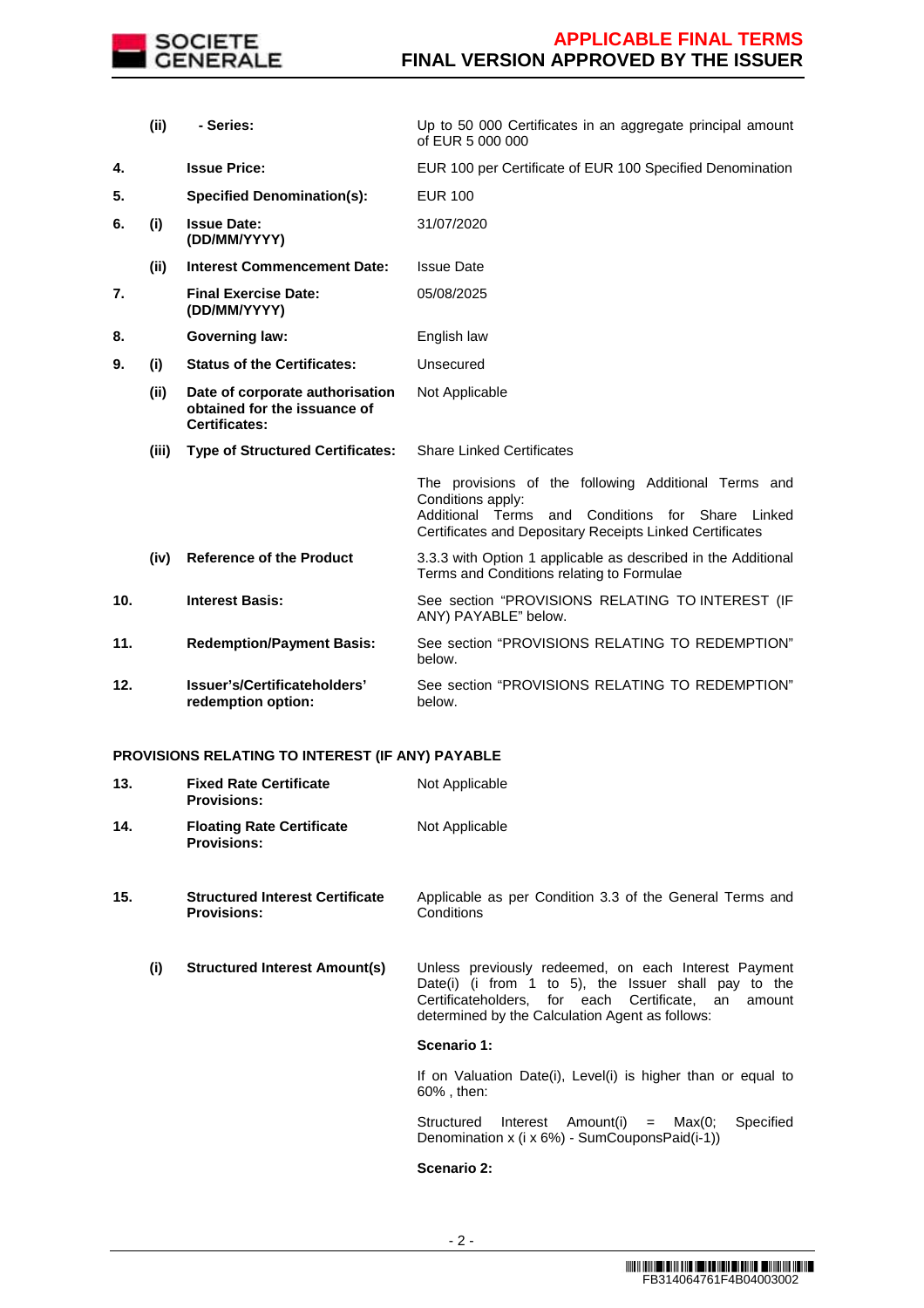

If on Valuation Date(i), Level(i) is lower than 60% , then:

Structured Interest Amount(i) = 0 (zero)

 Definitions relating to the Structured Interest Amount are set out in paragraph 27(ii) "Definitions relating to the Product"

- **(ii) Specified Period(s)/Interest Payment Date(s): (DD/MM/YYYY)** Interest Payment Date(i) (i from 1 to 5): 05/08/2021; 05/08/2022; 07/08/2023; 05/08/2024; 05/08/2025 **(iii) Business Day**  Following Business Day Convention (unadjusted)
- **Convention:**
- **(iv) Day Count Fraction:** Not Applicable
- **(v) Business Centre(s):** Not Applicable
- **16. Zero Coupon Certificate Provisions:** Not Applicable

## **PROVISIONS RELATING TO REDEMPTION**

| 17. |       | Redemption at the option of the<br>Issuer:                    | Not Applicable                                                                                                                                                                                                                                                                              |  |  |
|-----|-------|---------------------------------------------------------------|---------------------------------------------------------------------------------------------------------------------------------------------------------------------------------------------------------------------------------------------------------------------------------------------|--|--|
| 18. |       | Redemption at the option of the<br><b>Certificateholders:</b> | Not Applicable                                                                                                                                                                                                                                                                              |  |  |
| 19. |       | <b>Automatic Early Redemption:</b>                            | Applicable as per Condition 5.10 of the General Terms and<br>Conditions                                                                                                                                                                                                                     |  |  |
|     | (i)   | <b>Automatic Early Redemption</b><br>Amount(s):               | Unless previously redeemed, if an Automatic Early<br>Redemption Event has occurred, then the Issuer shall<br>redeem early the Certificates<br>on<br>Automatic<br>Earlv<br>Redemption Date(i) (i from 1 to 4) in accordance with the<br>following provisions in respect of each Certificate: |  |  |
|     |       |                                                               | Automatic Early Redemption Amount(i) = Specified<br>Denomination x (100%)                                                                                                                                                                                                                   |  |  |
|     |       |                                                               | Definitions relating to the Automatic Early Redemption<br>Amount are set out in paragraph 27(ii) "Definitions relating to<br>the Product".                                                                                                                                                  |  |  |
|     | (ii)  | <b>Automatic Early Redemption</b><br>Date(s):<br>(DD/MM/YYYY) | Automatic Early Redemption Date(i)<br>(i from 1 to<br>4): 05/08/2021; 05/08/2022; 07/08/2023; 05/08/2024                                                                                                                                                                                    |  |  |
|     | (iii) | <b>Automatic Early Redemption</b><br>Event:                   | is deemed to have occurred, as determined by the<br>Calculation Agent, if on a Valuation Date(i) (i from 1 to 4),<br>Level(i) is higher than or equal to 100%                                                                                                                               |  |  |
| 20. |       | <b>Final Exercise Amount:</b>                                 | Unless previously redeemed, the Issuer shall redeem the<br>Certificates on the Final Exercise Date, in accordance with<br>the following provisions in respect of each Certificate:                                                                                                          |  |  |
|     |       |                                                               | <b>Scenario 1:</b>                                                                                                                                                                                                                                                                          |  |  |
|     |       |                                                               | If on Valuation Date(5), Level(5) is higher than or equal to<br>60%, then:                                                                                                                                                                                                                  |  |  |
|     |       |                                                               | Final Exercise Amount = Specified Denomination x [100%]                                                                                                                                                                                                                                     |  |  |
|     |       |                                                               | <b>Scenario 2:</b>                                                                                                                                                                                                                                                                          |  |  |
|     |       |                                                               | If on Valuation Date(5), Level(5) is lower than 60%, then:                                                                                                                                                                                                                                  |  |  |
|     |       |                                                               | Final Evergiac Amount Conseiling Departmention v. I                                                                                                                                                                                                                                         |  |  |

Final Exercise Amount = Specified Denomination  $x$  [ Level(5)]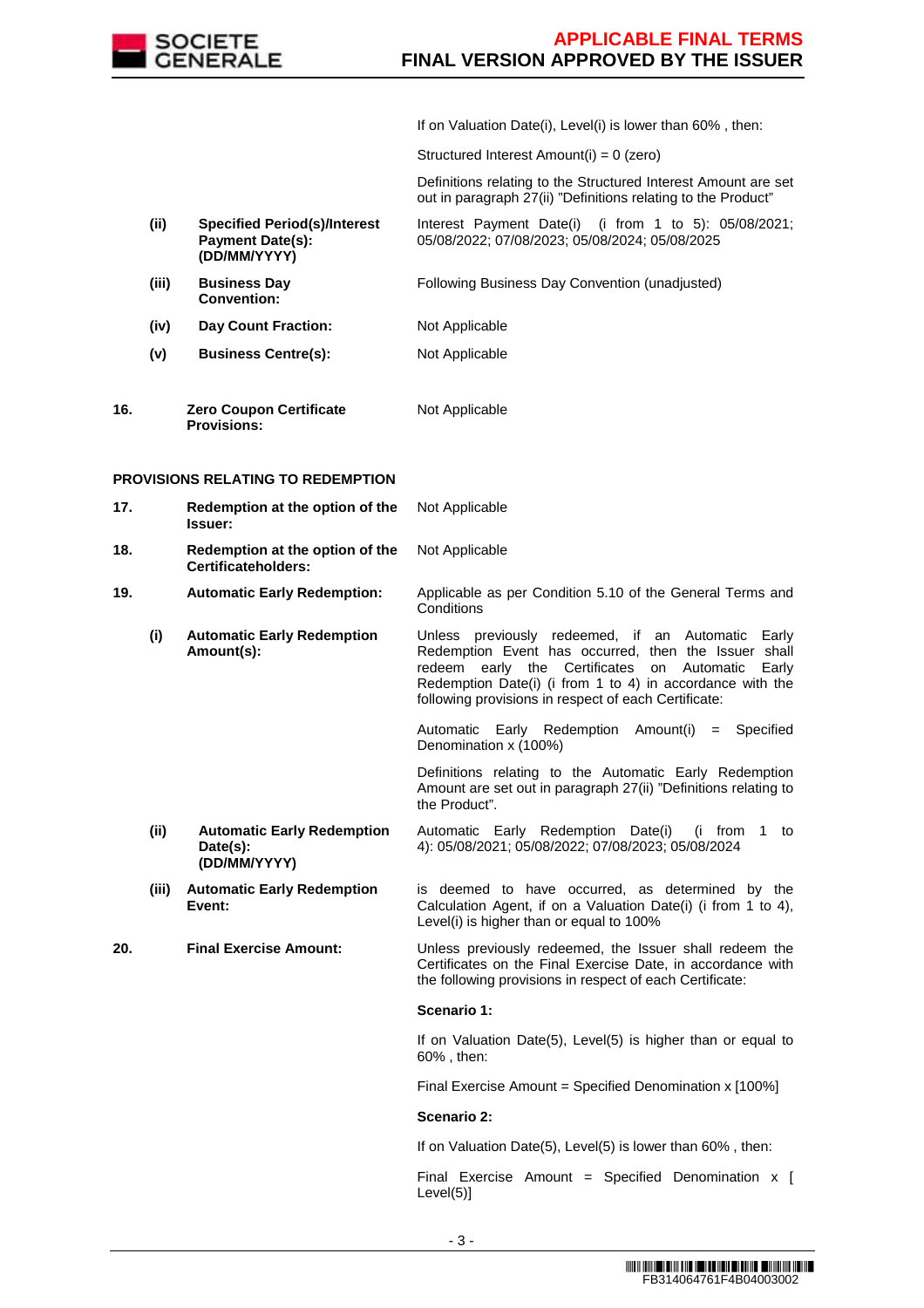

 Definitions relating to the Final Exercise Amount are set out in paragraph 27(ii) "Definitions relating to the Product".

| 21. | <b>Physical Delivery Certificates</b><br><b>Provisions:</b>                                                                                                                                                                                                   | Not Applicable                        |
|-----|---------------------------------------------------------------------------------------------------------------------------------------------------------------------------------------------------------------------------------------------------------------|---------------------------------------|
| 22. | <b>Credit Linked Certificates</b><br><b>Provisions:</b>                                                                                                                                                                                                       | Not Applicable                        |
| 23. | <b>Bond Linked Certificates</b><br><b>Provisions:</b>                                                                                                                                                                                                         | Not Applicable                        |
| 24. | <b>Trigger redemption at the option</b> Not Applicable<br>of the Issuer:                                                                                                                                                                                      |                                       |
| 25. | <b>Early Redemption for tax</b><br>reasons, special tax reasons,<br>regulatory reasons, Force<br><b>Majeure Event, Event of Default,</b><br>or at the option of the<br><b>Calculation Agent pursuant to</b><br>the Additional Terms and<br><b>Conditions:</b> | Early Redemption Amount: Market Value |

# **PROVISIONS APPLICABLE TO THE UNDERLYING(S) IF ANY**

**26. (i) Underlying(s):** The following Share as defined below:

| <b>Company</b> | <b>Bloomberg</b><br><b>Ticker</b> | Exchange       | Website                   |
|----------------|-----------------------------------|----------------|---------------------------|
| Banco BPM      | BAMI IM                           | BORSA ITALIANA | www.bancobpm.it/investor- |
| SpA            |                                   | S.P.A.         | relations                 |

| (ii)  | Information relating to the past<br>and future performances of the<br>Underlying(s) and volatility:                       | The information relating to the past and future performances<br>of the Underlying(s) and volatility are available on the source<br>specified in the table above.                                                                                                                                       |
|-------|---------------------------------------------------------------------------------------------------------------------------|--------------------------------------------------------------------------------------------------------------------------------------------------------------------------------------------------------------------------------------------------------------------------------------------------------|
| (iii) | Provisions relating, amongst<br>others, to the Market Disruption<br>Event(s) and/or Extraordinary                         | The provisions of the following Additional Terms and<br>Conditions apply:                                                                                                                                                                                                                              |
|       | Event(s) and/or any additional<br>disruption event(s) as described<br>in the relevant Additional Terms<br>and Conditions: | and Conditions for Share<br>Terms<br>Linked<br>Additional<br>Certificates and Depositary Receipts Linked Certificates                                                                                                                                                                                  |
| (iv)  | Other information relating to<br>the Underlying(s):                                                                       | Information or summaries of information included herein with<br>respect to the Underlying(s), has been extracted from<br>general databases released publicly or by any other<br>available information.                                                                                                 |
|       |                                                                                                                           | Each of the Issuer and the Guarantor confirms that such<br>information has been accurately reproduced and that, so far<br>as it is aware and is able to ascertain from information<br>published, no facts have been omitted which would render<br>the reproduced information inaccurate or misleading. |

# **DEFINITIONS APPLICABLE TO INTEREST (IF ANY), REDEMPTION AND THE UNDERLYING(S) IF ANY**

| 27.<br>(i) | Definitions relating to date(s):                  | Applicable                |                                                             |             |             |
|------------|---------------------------------------------------|---------------------------|-------------------------------------------------------------|-------------|-------------|
|            | <b>Valuation Date(0):</b><br>(DD/MM/YYYY)         | 29/07/2020                |                                                             |             |             |
|            | Valuation Date(i) (i from 1 to 5)<br>(DD/MM/YYYY) | 29/07/2021;<br>29/07/2025 | 29/07/2022:                                                 | 31/07/2023: | 29/07/2024; |
| (ii)       | Definitions relating to the                       |                           | Applicable, subject to the provisions of Condition 4 of the |             |             |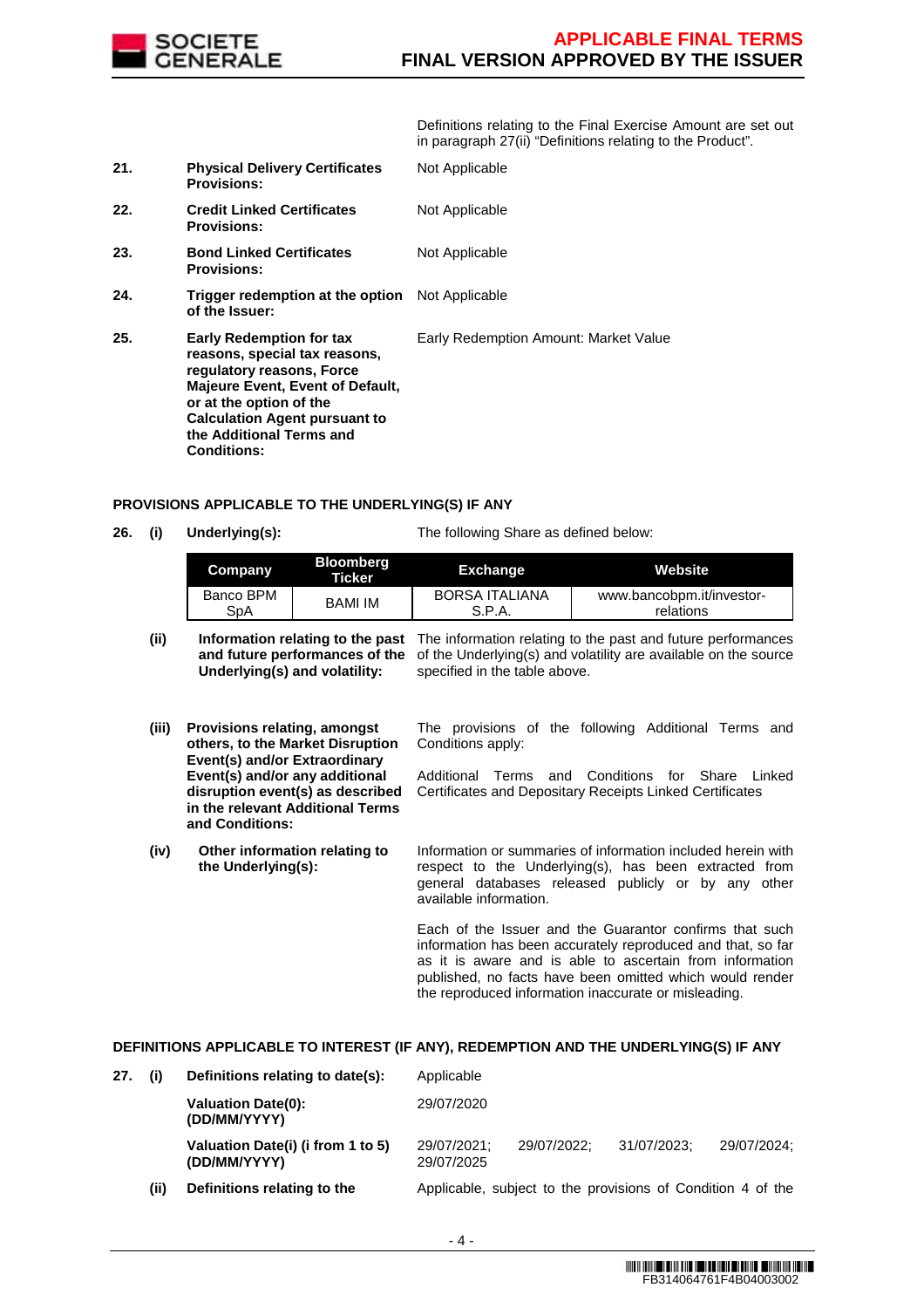

| Product:                     | Additional Terms and Conditions relating to Formulae                             |
|------------------------------|----------------------------------------------------------------------------------|
| SumCouponsPaid(i-1)          | SumCouponsPaid(i-2)<br>Structured<br>Interest<br>$+$<br>means<br>Amount(i-1)     |
| (i from 2 to 5)              | With:                                                                            |
|                              | SumCouponsPaid $(0) = 0$ (zero)                                                  |
| Level(i)<br>(i from 1 to 5)  | means $(S(i) / S(0))$                                                            |
| S(i)<br>(i from $0$ to $5$ ) | means in respect of any Valuation Date(i) the Closing Price<br>of the Underlying |

# **PROVISIONS RELATING TO SECURED CERTIFICATES**

**28. Secured Certificates Provisions:** Not Applicable

# **GENERAL PROVISIONS APPLICABLE TO THE CERTIFICATES**

| 29. |      | Provisions applicable to<br>payment date(s):                                                        |                                                                                                                               |
|-----|------|-----------------------------------------------------------------------------------------------------|-------------------------------------------------------------------------------------------------------------------------------|
|     |      | - Payment Business Day:                                                                             | <b>Following Payment Business Day</b>                                                                                         |
|     |      | - Financial Centre(s):                                                                              | Not Applicable                                                                                                                |
| 30. |      | Form of the Certificates:                                                                           |                                                                                                                               |
|     | (i)  | Form:                                                                                               | Non-US Registered Global Note registered in the name of a<br>nominee for a common depositary for Euroclear and<br>Clearstream |
|     | (ii) | New Global Note (NGN -<br>bearer notes) / New<br>Safekeeping Structure (NSS -<br>registered notes): | No                                                                                                                            |
| 31. |      | <b>Redenomination:</b>                                                                              | Not Applicable                                                                                                                |
| 32. |      | <b>Consolidation:</b>                                                                               | Applicable as per Condition 15.2 of the General Terms and<br>Conditions                                                       |
| 33. |      | <b>Partly Paid Certificates</b><br><b>Provisions:</b>                                               | Not Applicable                                                                                                                |
| 34. |      | <b>Instalment Certificates</b><br><b>Provisions:</b>                                                | Not Applicable                                                                                                                |
| 35. |      | Masse:                                                                                              | Not Applicable                                                                                                                |
| 36. |      | <b>Dual Currency Certificate</b><br><b>Provisions:</b>                                              | Not Applicable                                                                                                                |
| 37. |      | <b>Additional Amount Provisions</b><br>for Italian Certificates:                                    | Not Applicable                                                                                                                |
| 38. |      | Interest Amount and/or the<br><b>Redemption Amount switch at</b><br>the option of the Issuer:       | Not Applicable                                                                                                                |
| 39. |      | <b>Portfolio Linked Certificates</b><br><b>Provisions:</b>                                          | Not Applicable                                                                                                                |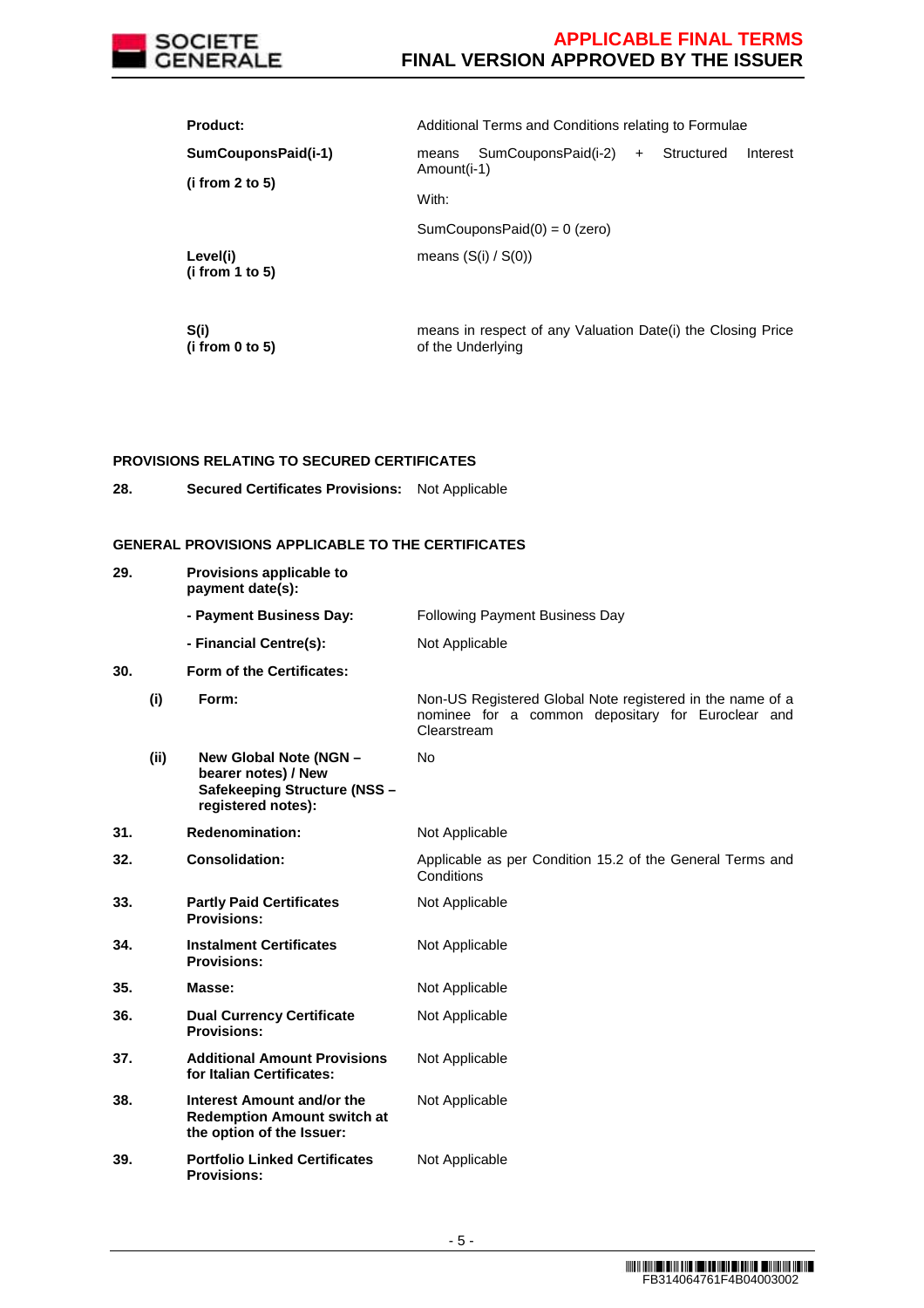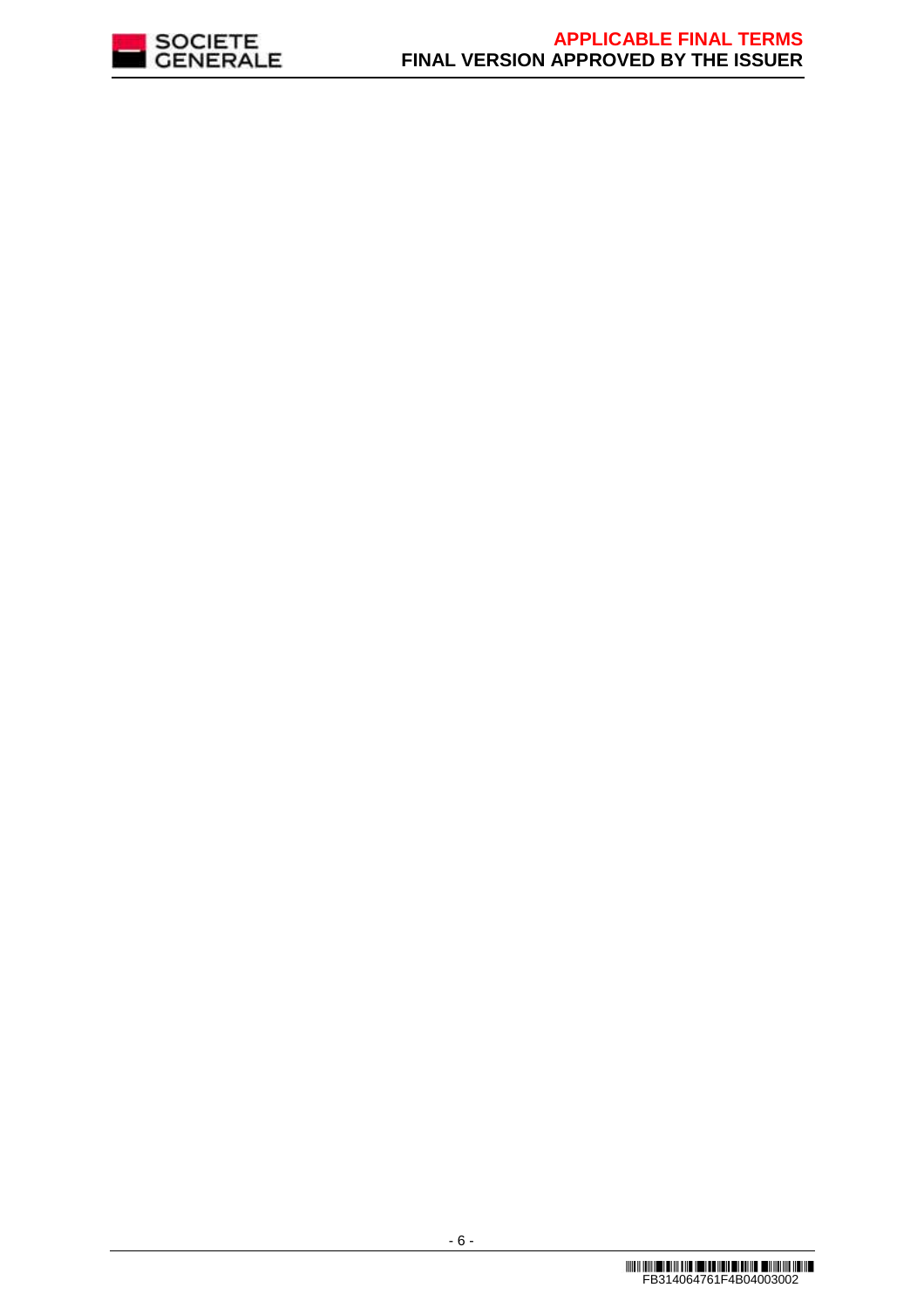

# **PART B – OTHER INFORMATION**

## **1. LISTING AND ADMISSION TO TRADING**

- **(i) Listing:** None
- **(ii) Admission to trading:** Application shall be made for the Certificates to be admitted to trading on the Multilateral Trading Facility ("MTF") named EuroTLX organized and managed by Borsa Italiana S.p.A. with effect from or as soon as practicable after the Issue Date. Société Générale, directly or through a third party appointed by it, will act as specialist for the Certificates, in accordance with the rules and regulations of EuroTLX.

 **There can be no assurance that the listing and trading of the Certificates will be approved with effect on the Issue Date or at all, provided that if Borsa Italiana S.p.A. does not release its decision of admission to trading within the day immediately preceding the Issue Date, Section 10 – paragraph "Conditions to which the offer is subject" of these Final Terms shall apply.**

**(iii) Estimate of total expenses related to admission to trading:** Not Applicable **(iv) Information required for Certificates to be listed on SIX Swiss Exchange:** Not Applicable

# **2. RATINGS**

The Certificates to be issued have not been rated.

#### **3. INTERESTS OF NATURAL AND LEGAL PERSONS INVOLVED IN THE ISSUE/OFFER**

 Save for fees, if any, payable to the Dealer, and so far as the Issuer is aware, no person involved in the issue of the Certificates has an interest material to the offer.

The Dealer and its affiliates have engaged, and may in the future engage, in investment banking and/or commercial banking transactions with, and may perform other services for, the Issuer and its affiliates in the ordinary course of business.

 Société Générale will ensure the roles of provider of hedging instruments to the Issuer of the Certificates and Calculation Agent of the Certificates.

 The possibility of conflicts of interest between the different roles of Société Générale on one hand, and between those of Société Générale in these roles and those of the Certificateholders on the other hand cannot be excluded.

 Furthermore, given the banking activities of Société Générale, conflicts may arise between the interests of Société Générale acting in these capacities (including business relationship with the issuers of the financial instruments being underlyings of the Certificates or possession of non public information in relation with them) and those of the Certificateholders. Finally, the activities of Société Générale on the underlying financial instrument(s), on its proprietary account or on behalf of its customers, or the establishment of hedging transactions, may also have an impact on the price of these instruments and their liquidity, and thus may be in conflict with the interests of the Certificateholders.

# **4. REASONS FOR THE OFFER AND USE OF PROCEEDS**

**(i) Reasons for the offer and use of proceeds:**

The net proceeds from each issue of Certificates will be applied for the general financing purposes of the Société Générale Group, which include making a profit.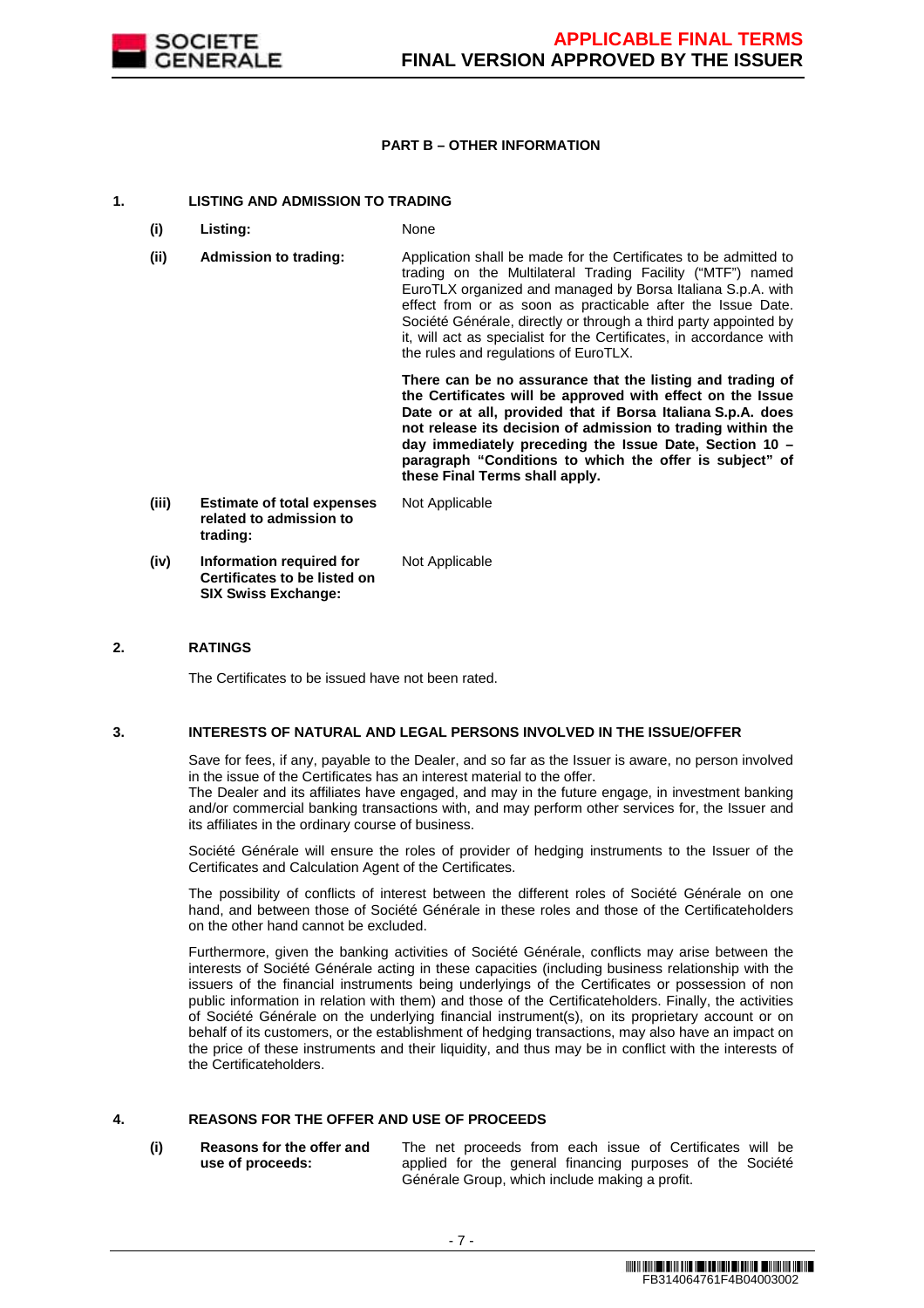

- **(ii) Estimated net proceeds:** Not Applicable
- **(iii) Estimated total expenses:** Not Applicable
- **5. INDICATION OF YIELD** (Fixed Rate Certificates only) Not Applicable
- **6. HISTORIC INTEREST RATES** (Floating Rate Certificates only)

Not Applicable

# **7. PERFORMANCE AND EFFECT ON VALUE OF INVESTMENT**

## **(i) PERFORMANCE OF FORMULA, EXPLANATION OF EFFECT ON VALUE OF INVESTMENT**  (Structured Certificates only)

 The value of the Certificates, the payment of a Coupon amount on a relevant Interest payment date to a Certificateholder, the payment of an automatic early redemption amount on a relevant automatic early redemption date, and the payment of a redemption amount to a Certificateholder on the final exercise date will depend on the performance of the underlying asset(s), on the relevant valuation date(s).

 The value of the Certificates is linked to the positive or negative performance of the underlying instrument. The amount(s) to be paid is/are determined on the basis of the condition which is satisfied (or not) if the performance of the underlying instrument is higher than or equal to a predefined barrier performance.

 During the lifetime of the Certificates, the market value of these Certificates may be lower than the invested capital. Furthermore, an insolvency of the Issuer and/or the Guarantor may cause a total loss of the invested capital.

**The attention of the investors is drawn to the fact that they could sustain an entire or a partial loss of their investment.**

## **(ii) PERFORMANCE OF RATE(S) OF EXCHANGE AND EXPLANATION OF EFFECT ON VALUE OF INVESTMENT** (Dual Currency Certificates only)

Not Applicable

# **8. OPERATIONAL INFORMATION**

**(i) Security identification code(s): - ISIN code:** XS2120911115 **- Common code:** 212091111 **(ii) Clearing System(s):** Euroclear Bank S.A/N.V. (**Euroclear) /** Clearstream Banking société anonyme (**Clearstream**) **(iii) Delivery of the Certificates:** Delivery against payment **(iv) Calculation Agent:** Société Générale Tour Société Générale 17 Cours Valmy 92987 Paris La Défense Cedex France **(v) Paying Agent(s):** Société Générale Luxembourg SA 11, avenue Emile Reuter 2420 Luxembourg

- 8 -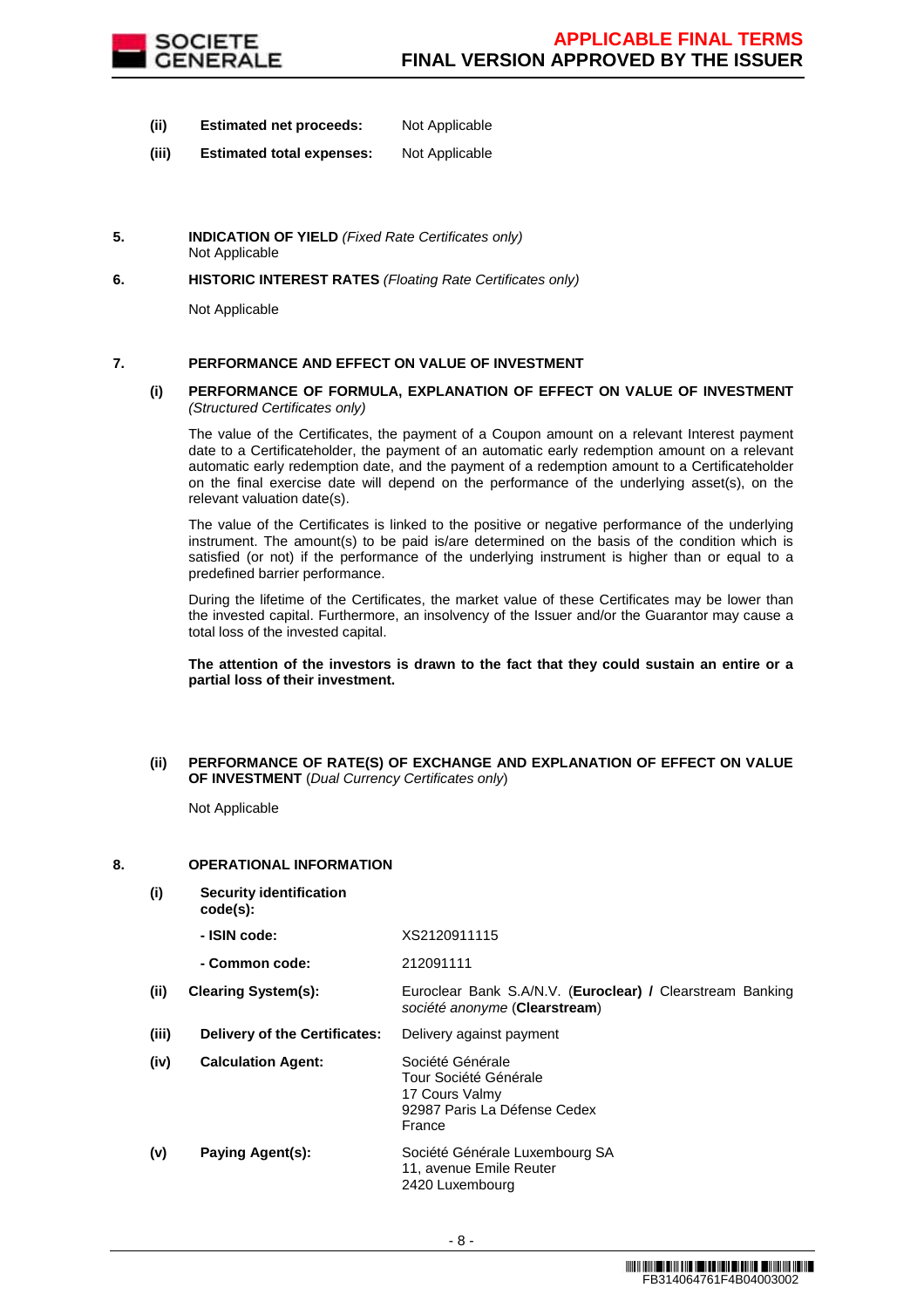

## Luxembourg

| (vi)  | Eurosystem eligibility of the<br><b>Certificates:</b>                                                                                  | No. Whilst the designation is specified as "no" at the date of<br>these Final Terms, should the Eurosystem eligibility criteria be<br>amended in the future such that the Certificates are capable of<br>meeting them the Certificates may then be deposited with one<br>of the ICSDs as common safekeeper and registered in the<br>name of a nominee of one of the ICSDs acting as common<br>safekeeper. Note that this does not necessarily mean that the<br>Certificates will then be recognised as eligible collateral for<br>Eurosystem monetary policy and intraday credit operations by<br>the Eurosystem at any time during their life. Such recognition<br>will depend upon the ECB being satisfied that Eurosystem<br>eligibility criteria have been met. |
|-------|----------------------------------------------------------------------------------------------------------------------------------------|---------------------------------------------------------------------------------------------------------------------------------------------------------------------------------------------------------------------------------------------------------------------------------------------------------------------------------------------------------------------------------------------------------------------------------------------------------------------------------------------------------------------------------------------------------------------------------------------------------------------------------------------------------------------------------------------------------------------------------------------------------------------|
| (vii) | <b>Address and contact details</b><br>of Société Générale for all<br>administrative<br>communications relating to<br>the Certificates: | Société Générale<br>Tour Société Générale<br>17 Cours Valmy<br>92987 Paris La Défense Cedex<br>France<br>Name: Sales Support Services - Derivatives<br>Tel: +33 1 57 29 12 12 (Hotline)                                                                                                                                                                                                                                                                                                                                                                                                                                                                                                                                                                             |

Email: clientsupport-deai@sgcib.com

#### **9. DISTRIBUTION**

# **(i) Method of distribution:** Non-syndicated

|       | - Dealer(s):                                                                                                      | Société Générale<br>Tour Société Générale<br>17 Cours Valmy<br>92987 Paris La Défense Cedex<br>France                                                                                                                                                                                                                                                                                                                                                                                       |
|-------|-------------------------------------------------------------------------------------------------------------------|---------------------------------------------------------------------------------------------------------------------------------------------------------------------------------------------------------------------------------------------------------------------------------------------------------------------------------------------------------------------------------------------------------------------------------------------------------------------------------------------|
| (ii)  | <b>Total commission and</b><br>concession:                                                                        | There is no commission and/or concession paid by the Issuer<br>to the Dealer or the Managers.                                                                                                                                                                                                                                                                                                                                                                                               |
|       |                                                                                                                   | Société Générale shall pay to Deutsche Bank SpA (the<br>Distributor) an upfront remuneration of up to 4.00% of the<br>nominal amount of Certificates effectively placed by such<br>Distributor as of the Issue Date.                                                                                                                                                                                                                                                                        |
| (iii) | <b>TEFRA rules:</b>                                                                                               | Not Applicable                                                                                                                                                                                                                                                                                                                                                                                                                                                                              |
| (iv)  | <b>Non-exempt Offer Consent of</b><br>the Issuer to use the Base<br><b>Prospectus during the Offer</b><br>Period: | A Non-exempt offer of the Certificates may be made by the<br>Dealer and any Initial Authorised Offeror below mentioned,<br>any Additional Authorised Offeror, the name and address of<br>whom will be published on the website of the Issuer<br>(http://prospectus.socgen.com)<br>the<br>in<br>Non-exempt<br>Offer jurisdiction(s) (Non-exempt Offer Jurisdiction(s)) during<br>the offer period (Offer Period) as specified in the paragraph<br>"Terms and Conditions of the Offer" below. |
|       | - Individual Consent / Name(s)<br>and address(es) of any Initial<br><b>Authorised Offeror:</b>                    | Applicable / Deutsche Bank SpA, Piazza del Calendario, 3,<br>20126 Milano                                                                                                                                                                                                                                                                                                                                                                                                                   |
|       | - General Consent/ Other<br>conditions to consent:                                                                | Not Applicable                                                                                                                                                                                                                                                                                                                                                                                                                                                                              |
| (v)   | U.S. federal income tax<br>considerations:                                                                        | The Certificates are not Specified Certificates for purposes of<br>the Section 871(m) Regulations.                                                                                                                                                                                                                                                                                                                                                                                          |
| (vi)  | <b>Prohibition of Sales to EEA</b><br>and UK Retail Investors:                                                    | Not Applicable                                                                                                                                                                                                                                                                                                                                                                                                                                                                              |

# **10. TERMS AND CONDITIONS OF THE OFFER**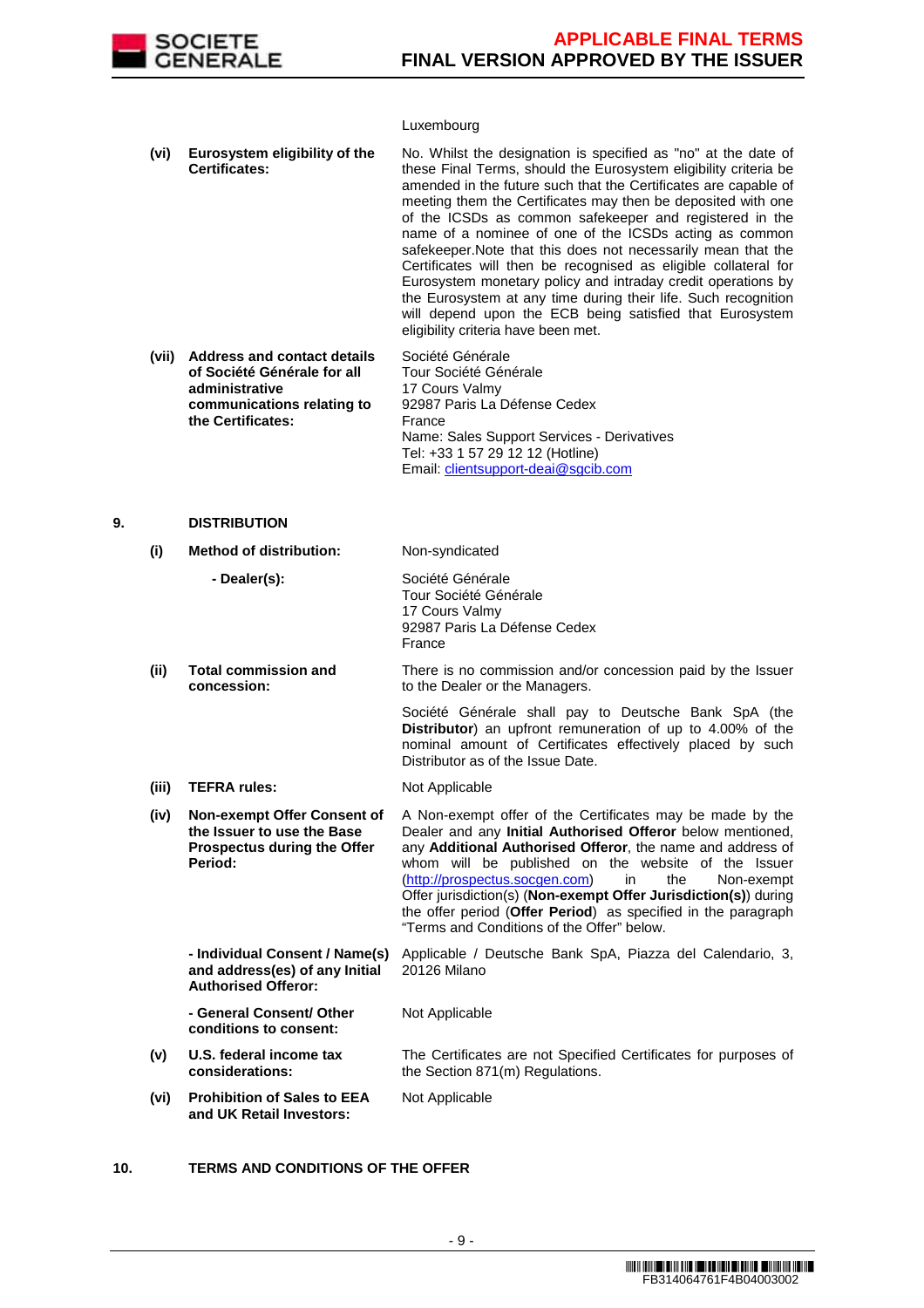

 **- Non-exempt Offer Jurisdiction(s):**

Italy

 **- Offer Period:** From and including June 10, 2020 at 9.00 a.m. Central European Time (CET) to and including July 24, 2020 at 4.00 p.m. CET, subject to any early closing of the Offer Period as described below.

The Certificates will be distributed:

(a) within the premises of the Distributors (at their offices and branches);

(b) through door-to-door selling (fuori sede) pursuant to Articles 30 and 31 of the Italian Legislative Decree No. 58 of 24<sup>th</sup> February 1998, as amended from time to time (the **"Italian Financial Services Act"**) from and including June 10, 2020 at 9.00 a.m. Central European Time (CET) to and including July 23, 2020 at 4.00 p.m. CET; and

(c) through long distance selling techniques (tecniche di comunicazione a distanza) pursuant to article 32 of the Italian Financial Services Act June 10, 2020 at 9.00 a.m. Central European Time (CET) to and including July 16, 2020 at 4.00 p.m. CET,

subject to any early closing of the Offer Period as described below.

The Distributor intending to distribute Certificates through doorto-door selling (fuori sede) pursuant to article 30 of the Italian Financial Services Act will collect the acceptance forms - other than directly at their branches and offices - through financial advisors for door-to-door selling (consulenti finanziari abilitati all'offerta fuori sede) pursuant to Article 31 of the Italian Financial Services Act.

Pursuant to Article 30, paragraph 6, of the Italian Financial Services Act, the validity and enforceability of contracts entered into through door-to-door selling (fuori sede) is suspended for a period of 7 (seven) days from the date of subscription of the acceptance form by the relevant investor.

Within such period investors may notify the relevant Distributor of their withdrawal without payment of any charge or commission.

The Certificates will be also offered through long distance selling techniques (tecniche di comunicazione a distanza) pursuant to article 32 of the Italian Financial Services Act (i.e., through the trading-online platform of the Distributors and/or recorded telephone orders). In this case, investors may purchase the Certificates via the internet, after being identified by the Distributor, by using their personal password/identification codes. Pursuant to article 67-duodecies of the Italian Legislative Decree No. 206/2005 as amended (the so called "Codice del Consumo"), the validity and enforceability of the contracts entered into through long distance selling techniques (tecniche di comunicazione a distanza) is suspended for a period of 14 (fourteen) days from the date of subscription of the acceptance form by the relevant investor. Within such period investors may notify the relevant Distributor of their withdrawal without any charge or commission

**- Offer Price:**

The Certificates will be offered at the Issue Price of which up to a maximum of 4.00% is represented by distribution fee payable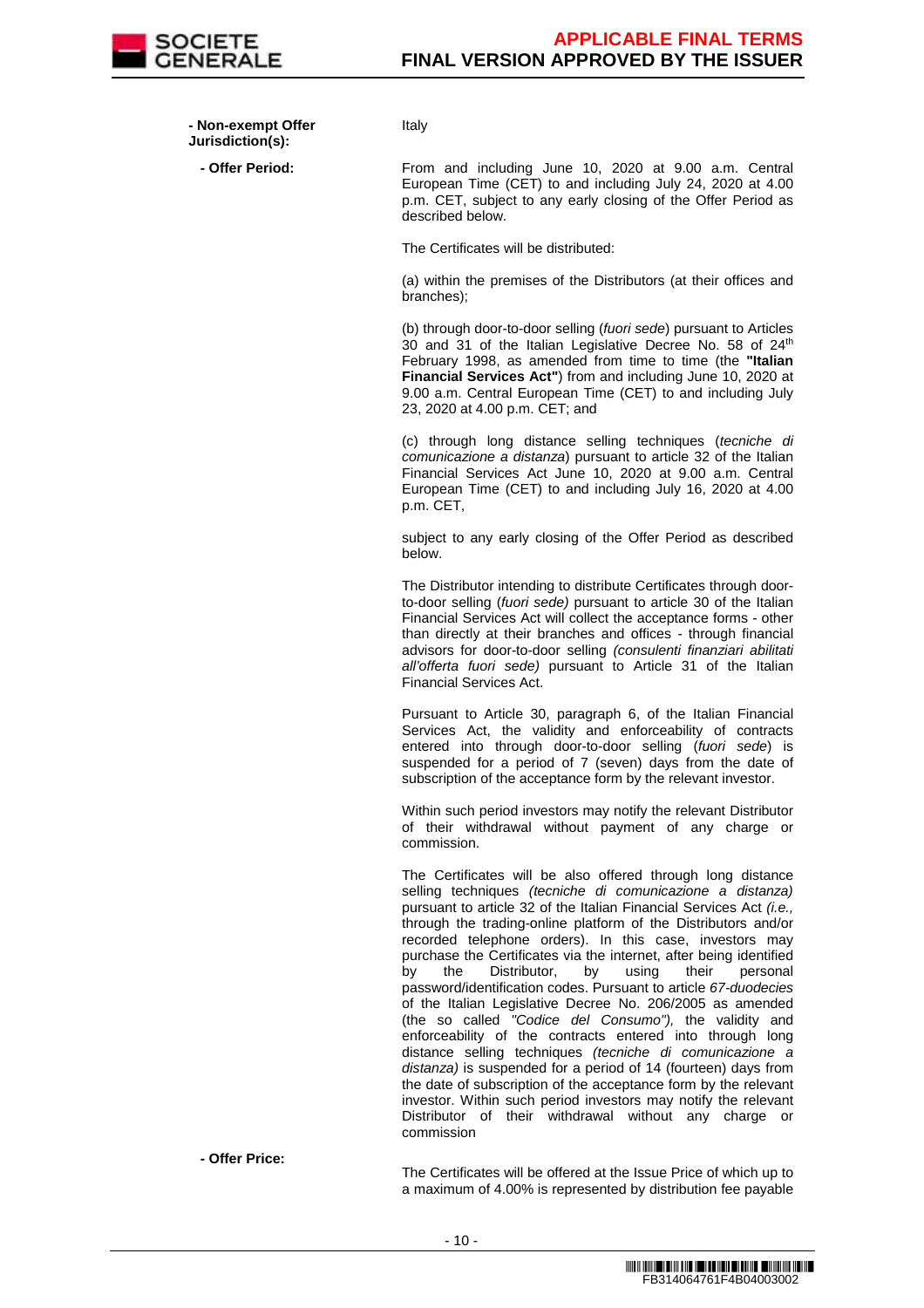

upfront by the Guarantor to Deutsche Bank SpA, Piazza del Calendario, 3, 20126 Milano (the **Distributor**).

| - Conditions to which the<br>offer is subject:                                                                              | Offers of the Certificates are conditional on their issue and, on<br>any additional conditions set out in the standard terms of<br>business of the financial intermediaries, notified to investors by<br>such relevant financial intermediaries.                                                                                                                                                                                                                                                                                                                                                                                                                                                                  |
|-----------------------------------------------------------------------------------------------------------------------------|-------------------------------------------------------------------------------------------------------------------------------------------------------------------------------------------------------------------------------------------------------------------------------------------------------------------------------------------------------------------------------------------------------------------------------------------------------------------------------------------------------------------------------------------------------------------------------------------------------------------------------------------------------------------------------------------------------------------|
|                                                                                                                             | The Issuer reserves the right to close the Offer Period prior to<br>stated<br>expiry<br>for<br>its<br>any<br>reason.<br>The Issuer reserves the right to withdraw the offer and cancel<br>the issuance of the Certificates for any reason at any time on<br>or prior to the Issue Date. For the avoidance of doubt, if any<br>application has been made by a potential investor and the<br>Issuer exercises such right, no potential investor shall be<br>entitled to subscribe or otherwise acquire the Certificates.<br>In each case, a notice to the investors on the early termination<br>or the withdrawal, as applicable, will be published on the<br>website of the Issuer (http://prospectus.socgen.com). |
|                                                                                                                             | The validity of the offer is subject to the condition that the<br>decision of admission to trading on EuroTLX is released<br>by Borsa Italiana S.p.A. by not later than on the day<br>immediately preceding the Issue Date; otherwise, the offer will<br>be deemed withdrawn and the issuance cancelled. The Issuer<br>undertakes to file the relevant application with Borsa<br>Italiana S.p.A. in due time to allow Borsa Italiana S.p.A. to<br>release a decision, according to its rules, within the day<br>immediately preceding the Issue Date.                                                                                                                                                             |
| - Description of the<br>application process:                                                                                | The distribution activity will be carried out in accordance with<br>the financial intermediary's usual procedures. Prospective<br>investors will not be required to enter into any contractual<br>arrangements directly with the Issuer in relation to the<br>subscription of the Certificates.                                                                                                                                                                                                                                                                                                                                                                                                                   |
| - Description of possibility<br>to reduce subscriptions and<br>manner for refunding<br>excess amount paid by<br>applicants: | Not Applicable                                                                                                                                                                                                                                                                                                                                                                                                                                                                                                                                                                                                                                                                                                    |
| - Details of the minimum<br>and/or maximum amount of<br>application:                                                        | Minimum amount of application : EUR 100 (i.e. 1 Certificate)                                                                                                                                                                                                                                                                                                                                                                                                                                                                                                                                                                                                                                                      |
| - Details of the method and<br>delivering the Certificates:                                                                 | The Certificates will be issued on the Issue Date against<br>time limits for paying up and payment to the Issuer of the net subscription moneys.<br>However, the settlement and delivery of the Certificates will be<br>executed through the Dealer mentioned above. Investors will<br>be notified by the relevant financial intermediary of their<br>allocations of Certificates and the settlement arrangements in<br>respect thereof.                                                                                                                                                                                                                                                                          |
|                                                                                                                             | The settlement and the delivery of the securities will be<br>executed through the Dealer mentioned above only for<br>technical reasons. However, the Issuer will be the only offeror<br>and as such will assume all the responsibilities in connection<br>with the information contained in the Final Terms together with<br>the Base Prospectus.                                                                                                                                                                                                                                                                                                                                                                 |
| - Manner and date in which<br>results of the offer are to be<br>made public:                                                | Publication<br>website<br>the<br>the<br>Issuer<br>on<br>οf<br>(http://prospectus.socgen.com) and in a daily newspaper of<br>general circulation in the relevant place(s) of listing and/or<br>public offer at the end of the subscription period if required by<br>local regulation.                                                                                                                                                                                                                                                                                                                                                                                                                              |
| - Procedure for exercise of                                                                                                 | Not Applicable                                                                                                                                                                                                                                                                                                                                                                                                                                                                                                                                                                                                                                                                                                    |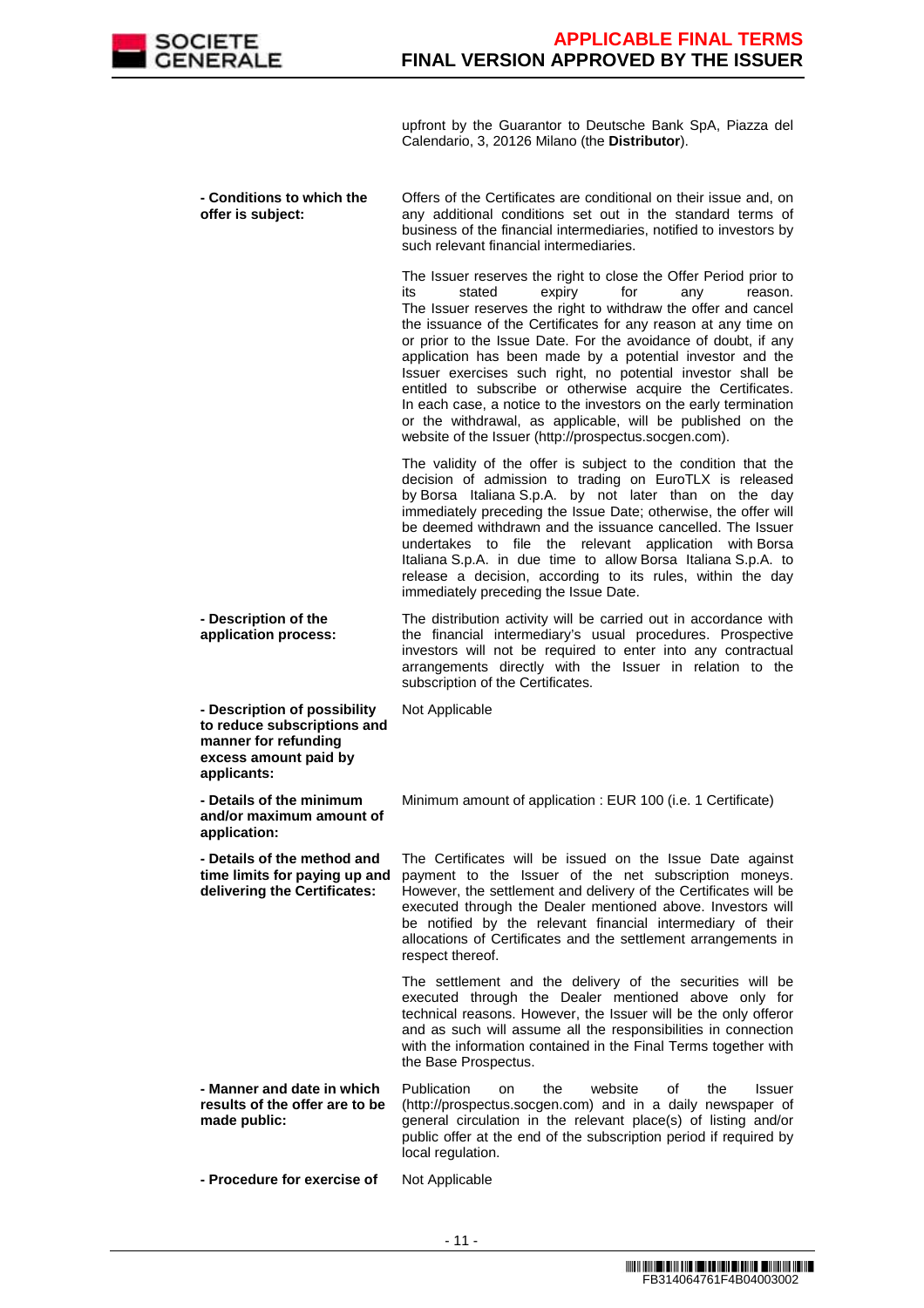

| any right of pre-emption,<br>negotiability of subscription<br>rights and treatment of<br>subscription rights not<br>exercised:                        |                                                                                                                                                                                                                                                                                                                                                                                               |
|-------------------------------------------------------------------------------------------------------------------------------------------------------|-----------------------------------------------------------------------------------------------------------------------------------------------------------------------------------------------------------------------------------------------------------------------------------------------------------------------------------------------------------------------------------------------|
| - Whether tranche(s)<br>has/have been reserved for<br>certain countries:                                                                              | Not Applicable                                                                                                                                                                                                                                                                                                                                                                                |
| - Process for notification to<br>applicants of the amount<br>allotted and the indication<br>whether dealing may begin<br>before notification is made: | Not Applicable                                                                                                                                                                                                                                                                                                                                                                                |
| - Amount of any expenses<br>and taxes specifically<br>charged to the subscriber or<br>purchaser:                                                      | Taxes charged in connection with the subscription, transfer,<br>purchase or holding of the Certificates must be paid by the<br>Certificateholders and neither the Issuer nor the Guarantor<br>shall have any obligation in relation thereto; in that respect,<br>Certificateholders shall consult professional tax advisers to<br>determine the tax regime applicable to their own situation. |
|                                                                                                                                                       | The entry costs charged to the investor by the Issuer or the<br>Offeror are equal to 8.88%. The entry costs and potential<br>recurrent costs and potential anticipated exit penalties may<br>have an impact on the return the investor may obtain from his<br>investment.                                                                                                                     |

# **11. ADDITIONAL INFORMATION**

| - Minimum investment in the<br><b>Certificates:</b>                                                                        | EUR 100 (i.e. 1 Certificate)                              |
|----------------------------------------------------------------------------------------------------------------------------|-----------------------------------------------------------|
| - Minimum Trading Lot:                                                                                                     | EUR 100 (i.e. 1 Certificate)                              |
| - Location where the<br><b>Prospectus, any Supplements</b><br>thereto and the Final Terms<br>can be collected or inspected | Société Générale,<br>Via Olona n.2, 20123 Milano<br>Italy |

# **12. PUBLIC OFFERS IN OR FROM SWITZERLAND**

Not Applicable

## **13. BENCHMARK REGULATION**

**free of charge in Italy:**

Benchmark: Not Applicable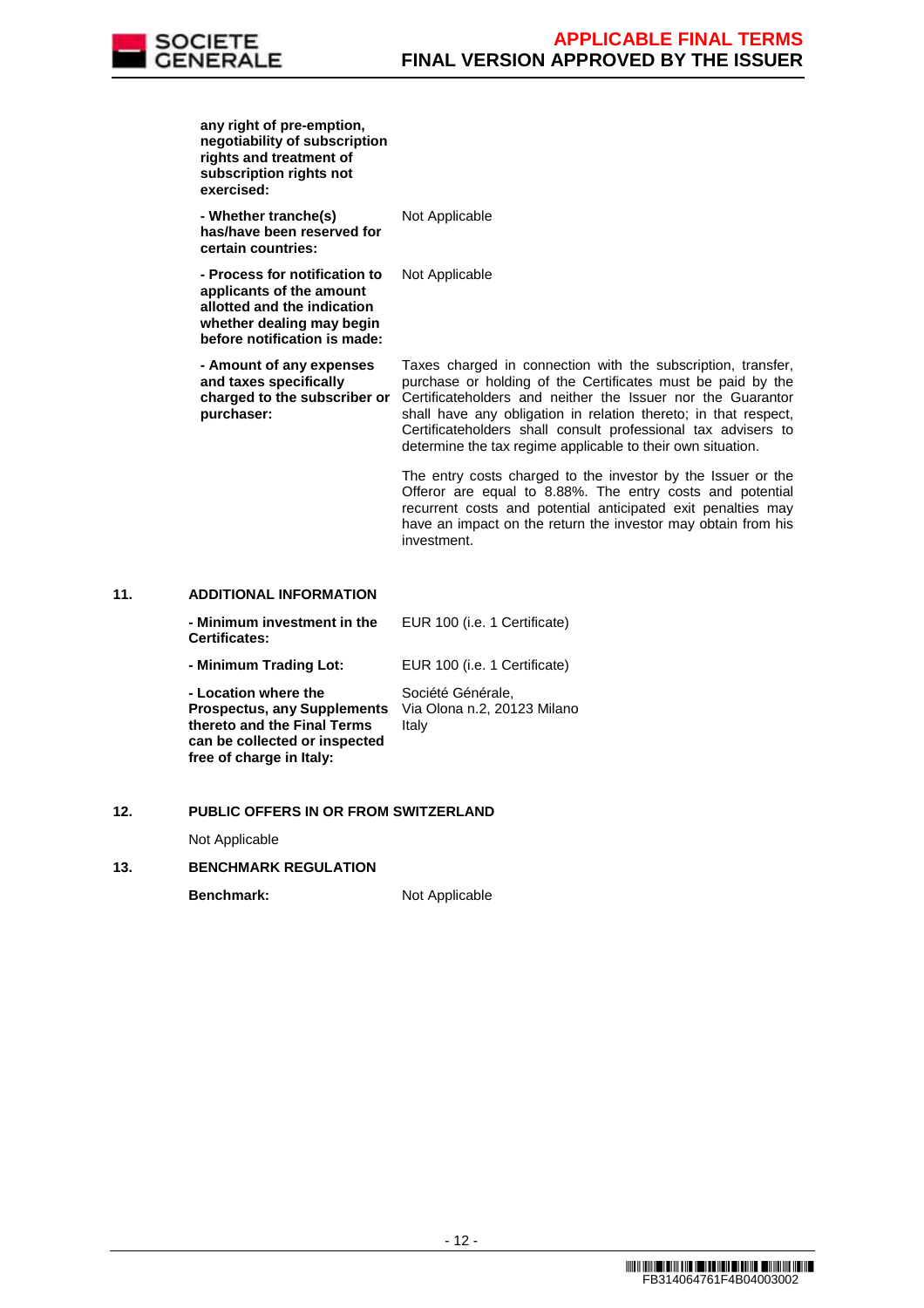

# **ISSUE SPECIFIC SUMMARY**

## **SECTION A – INTRODUCTION INCLUDING WARNINGS**

**ISIN code** : XS2120911115

#### **Issuer : SG Issuer**

Domicile: 16, boulevard Royal, L-2449 Luxembourg

Telephone number : + 352 27 85 44 40

Legal entity identifier (LEI) : 549300QNMDBVTHX8H127

#### **Offeror and/or entity requesting the admission to trading :**

Société Générale

Tour Société Générale - 17 Cours Valmy

92987 Paris La Défense Cedex, France

Domicile : 29, boulevard Haussmann, 75009 Paris, France.

Legal entity identifier (LEI) : O2RNE8IBXP4R0TD8PU41

#### **Identity and contact details of the competent authority approving the prospectus:**

Approved by the Commission de Surveillance du Secteur Financier (CSSF)

110, route d'Arlon L-2991, Luxembourg

E-Mail : direction@cssf.lu

**Date of approval of the prospectus:** 05/06/2020

#### **WARNINGS**

This summary must be read as an introduction to the base prospectus (the **Base Prospectus**).

Any decision to invest in the Certificates (the **Certificates**) should be based on a consideration of the Base Prospectus as a whole by the investor.

#### **Prospective investors should be aware that these Certificates may be volatile and that they may receive no interest and may lose all or a substantial portion of their principal.**

Where a claim relating to the information contained in the Base Prospectus and the applicable Final Terms is brought before a court, the plaintiff investor might, under the national legislation of the Member States, have to bear the costs of translating the Base Prospectus before the legal proceedings are initiated.

Civil liability attaches only to those persons who have tabled this summary, including any translation thereof, but only if the summary is misleading, inaccurate or inconsistent when read together with the other parts of the Base Prospectus or it does not provide, when read together with the other parts of the Base Prospectus, key information in order to aid investors when considering whether to invest in the Certificates.

**You are about to buy a product which is not simple and which may be difficult to understand.**

# **SECTION B – KEY INFORMATION ON THE ISSUER**

## **WHO IS THE ISSUER OF THE SECURITIES?**

**Issuer : SG Issuer** (or the **Issuer**)

Domicile: 16, boulevard Royal, L-2449 Luxembourg

Legal entity identifier (LEI) : 549300QNMDBVTHX8H127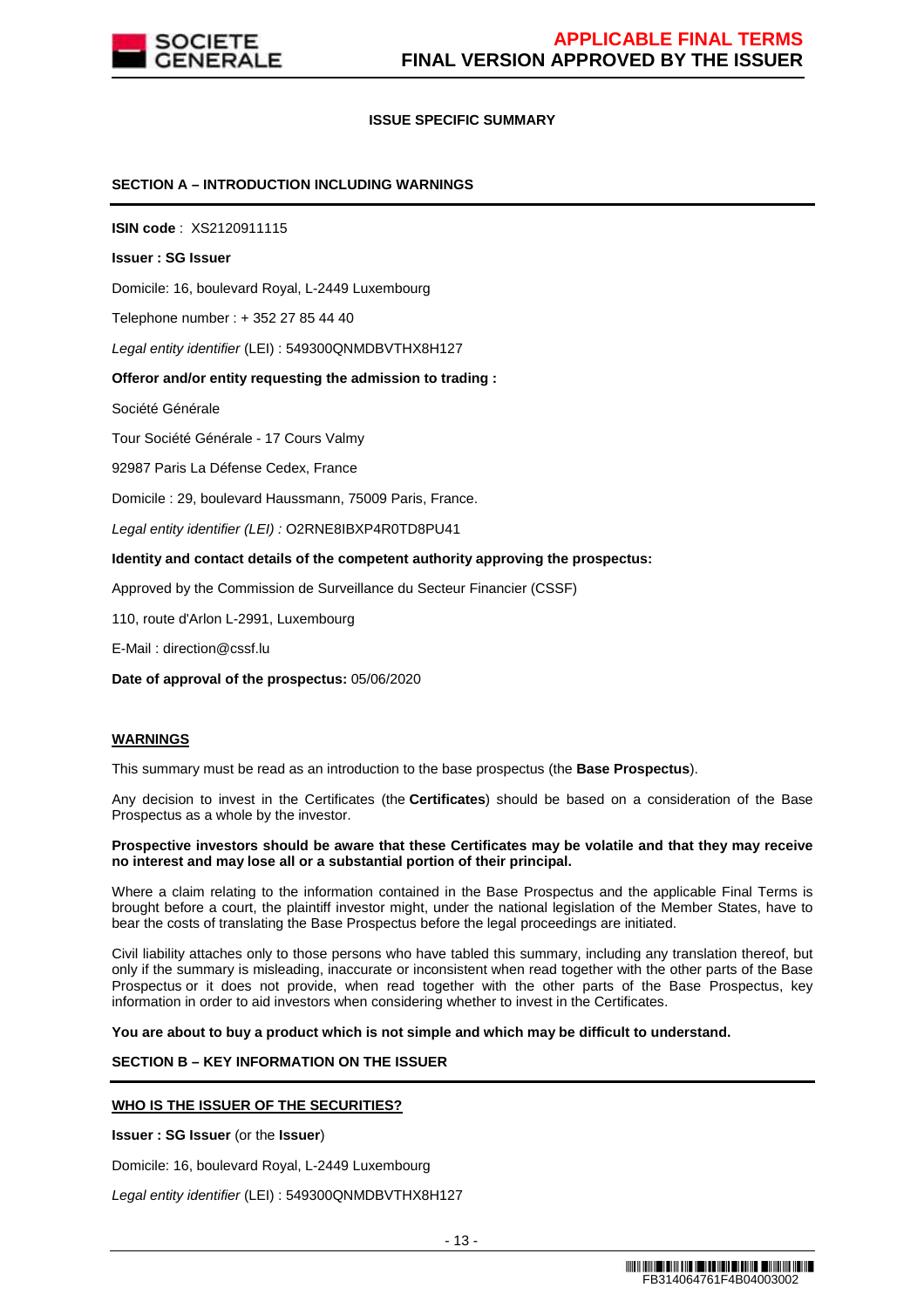

Legislation under which the Issuer operates: Luxembourg law.

Country of incorporation: Luxembourg.

# **Statutory auditors : Ernst & Young S.A.**

The principal activity of SG Issuer is raising finance by the issuance of warrants as well as debt securities designed to be placed to institutional customers or retail customers through the distributors associated with Société Générale. The financing obtained through the issuance of such debt securities is then lent to Société Générale and to other members of the Group.

The Issuer is a 100% subsidiary of Societe Generale Luxembourg S.A. who is itself a 100 % subsidiary of Societe Generale and is consolidated by global integration.

In accordance with it bylaws, the Issuer is managed by an Executive Board under the supervision of a Supervisory Councel. The members of the Executive Board are Laurent Weil, Thierry Bodson, Pascal Jacob, Yves Cacclin, Alexandre Galliche and Estelle Stephan Jaspard (each individually a Dictor and collectively the Executive Board). Laurent Weil, Thierry Bodson, Pascal Jacob, Yves Cacclin, Alexandre Galliche et Estelle Stephan Jaspard exercice their activities full time within Societe Generale group.

## **WHAT IS THE KEY FINANCIAL INFORMATION REGARDING THE ISSUER?**

#### **Income statement**

| (en K€)               | 30 June 2019  | 30 June 2018  | 31 December 2018 | 31 December 2017 |  |
|-----------------------|---------------|---------------|------------------|------------------|--|
|                       | (non audited) | (non audited) | (audited)        | audited)         |  |
| Operating profit/loss | 20 380        | 16 490        | 40 877           | 67 184           |  |

# **Balance sheet**

| (en K€)                                                                          | 30 June<br>2019<br>(non<br>audited) | 30 June<br>2018<br>(non<br>audited) | 31 December<br>2018<br>(audited) | 31 December<br>2017<br>(audited) |
|----------------------------------------------------------------------------------|-------------------------------------|-------------------------------------|----------------------------------|----------------------------------|
| Net financial debt (long term debt plus short<br>term debt minus cash) *         | $-44164$                            | $-21, 221$                          | $-31.584$                        | $-66889$                         |
| Current ratio (current assets/current liabilities)                               | N/A                                 | N/A                                 | N/A                              | N/A                              |
| liabilities/total<br>Debt to<br>(total<br>equity<br>ratio<br>shareholder equity) | N/A                                 | N/A                                 | N/A                              | N/A                              |
| Interest cover ratio (operating income/interest<br>expense)                      | N/A                                 | N/A                                 | N/A                              | N/A                              |

\*the Net financial debt is calculated on the basis of the following elements :

| ∥Net financial debt             | 30/06/2019 | 30/06/2018 | 31/12/2018 | 31/12/2017 |
|---------------------------------|------------|------------|------------|------------|
| Convertible Bond into Share (1) | 48 000     | 48 000     | 48 000     | 48 000     |
| Cash and cash equivalents (2)   | $-92164$   | $-69221$   | -79 584    | -114 889   |
| $\ $ Total                      | $-44164$   | $-21221$   | $-31584$   | $-66889$   |

(1) classified within the line Financial liabilities at amortized cost, see note 7 in the 2018 financial statements and in the 2018 condensed interim financial statements and see note 4.3 in the 2019 condensed interim financial statements

(2) classified in the Balance Sheet.

**Cash flow**

|         | 30 June 2019   30 June 2018 |                   | 31                    | 31            |
|---------|-----------------------------|-------------------|-----------------------|---------------|
| (en K€) | (non                        | (non              | <b>IDecember 2018</b> | December 2017 |
|         | audited)                    | <b>∥audited</b> ) | (audited)             | (audited)     |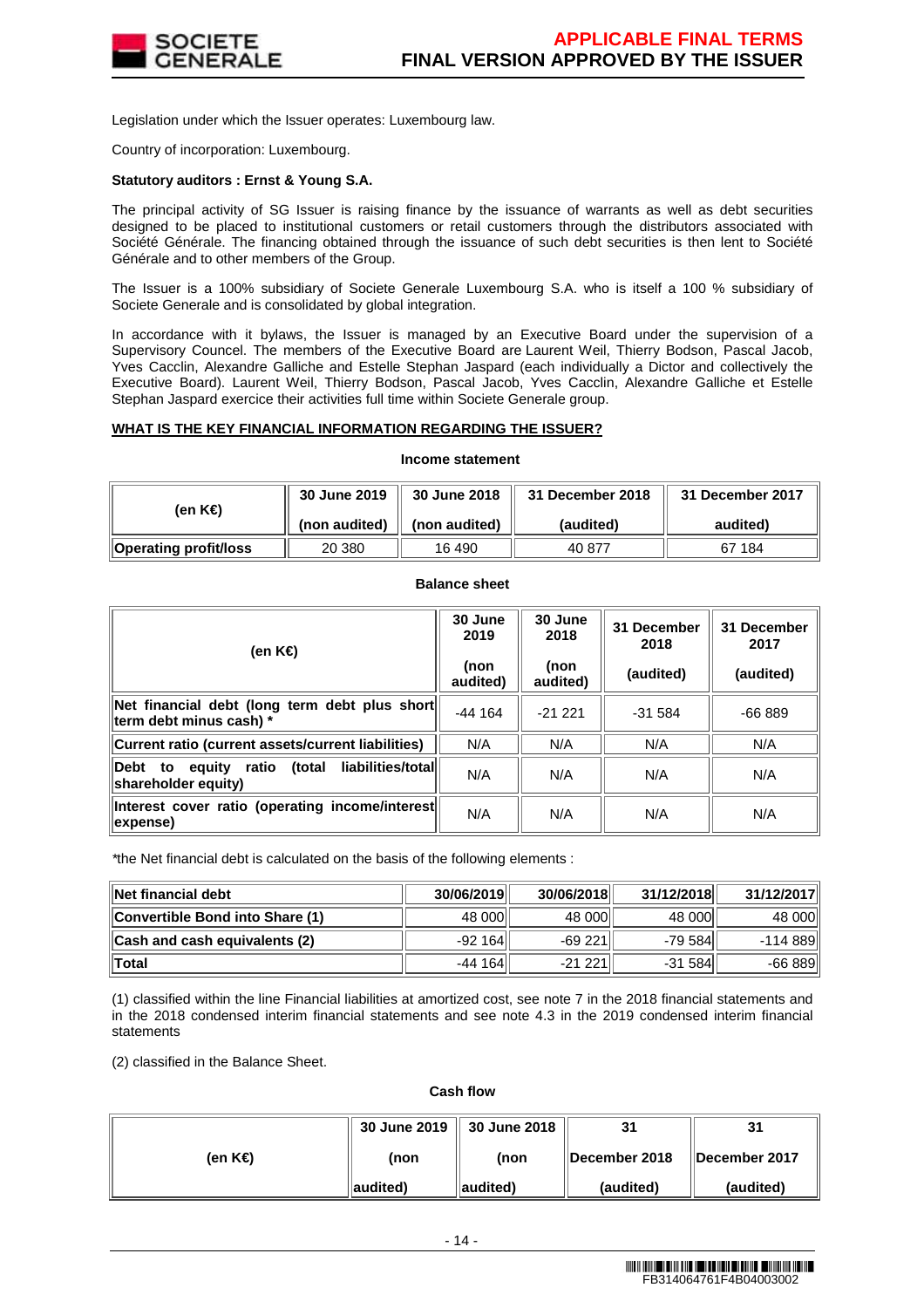

| Net cash flows from operating<br>$\parallel$ activities | 14 4 29 | (43874) | 4214    | 95 927  |
|---------------------------------------------------------|---------|---------|---------|---------|
| Net cash flows from financing<br>$\parallel$ activities | (1849)  | (1794)  | (39519) | (70182) |
| Net cash flows from investing<br>$\parallel$ activities |         | 0       |         |         |

# **WHAT ARE THE KEY RISKS THAT ARE SPECIFIC TO THE ISSUER?**

In the event of default or bankruptcy of the Issuer, the investor has recourse only against Société Générale and there is a risk of total or partial loss of the amount invested or conversion into securities (equity or debt) or postponement of maturity, in the event of bail-in affecting the Issuer's securities or Société Générale's structured notes, without any guarantee or compensation.

# **SECTION C. KEY INFORMATION ON THE SECURITIES**

## **WHAT ARE THE MAIN FEATURES OF THE SECURITIES?**

| <b>Product Currency</b>                                                                                                | EUR. |                           | <b>Settlement</b><br><b>Currency</b> |                                                    | EUR.                                           |              |
|------------------------------------------------------------------------------------------------------------------------|------|---------------------------|--------------------------------------|----------------------------------------------------|------------------------------------------------|--------------|
| EuroTLX, a Multilateral Trading<br>Facility organized and managed Nominal Value<br>Listing<br>by Borsa Italiana S.p.A. |      |                           |                                      | EUR 100 per Certificate                            |                                                |              |
| <b>Minimum</b><br><b>EUR 100</b><br><b>Investment</b>                                                                  |      | <b>Issue Price</b>        |                                      | 100% of the Nominal Value                          |                                                |              |
| <b>Final Exercise Date</b><br>05/08/2025                                                                               |      | <b>Capital Protection</b> |                                      | No, you can lose up to the full<br>invested amount |                                                |              |
| <b>Capital Barrier</b><br>60%                                                                                          |      |                           | <b>Capital Barrier Type</b>          |                                                    | Observed<br><b>on</b><br>Observation Date only | Final<br>the |
| <b>Coupon Barrier</b>                                                                                                  | 60%  |                           | Coupon                               |                                                    | 6%                                             |              |
| <b>Redemption</b><br>Early<br><b>Barrier</b>                                                                           | 100% |                           |                                      |                                                    |                                                |              |
| Reference Underlying                                                                                                   |      | Identifier                |                                      | Relevant Exchange                                  |                                                | Currency     |
| Banco BPM SpA                                                                                                          |      | IT0005218380              | Borsa Italiana                       |                                                    |                                                | <b>EUR</b>   |

**ISIN Code :** XS2120911115 **Number of Certificates:** up to 50000

This product is a certificate governed by English law.

This product is designed to provide a conditional coupon on a periodic basis. It is possible for the product to be automatically redeemed early based on pre-defined conditions. If the product is not redeemed early, both the coupon and the capital redemption at maturity will be linked to the performance of the Reference Underlying. Your capital will be fully at risk when investing in this product.

Coupon

Provided that the product has not been previously redeemed early:

- On each Coupon Observation Date, if the level of the Reference Underlying is at or above the Coupon Barrier, you will receive on the payment date:

The Coupon multiplied by the number of periods the product has elapsed since inception, minus the sum of coupons already paid.

- Otherwise, you will not receive the Coupon.

A period corresponds to one year.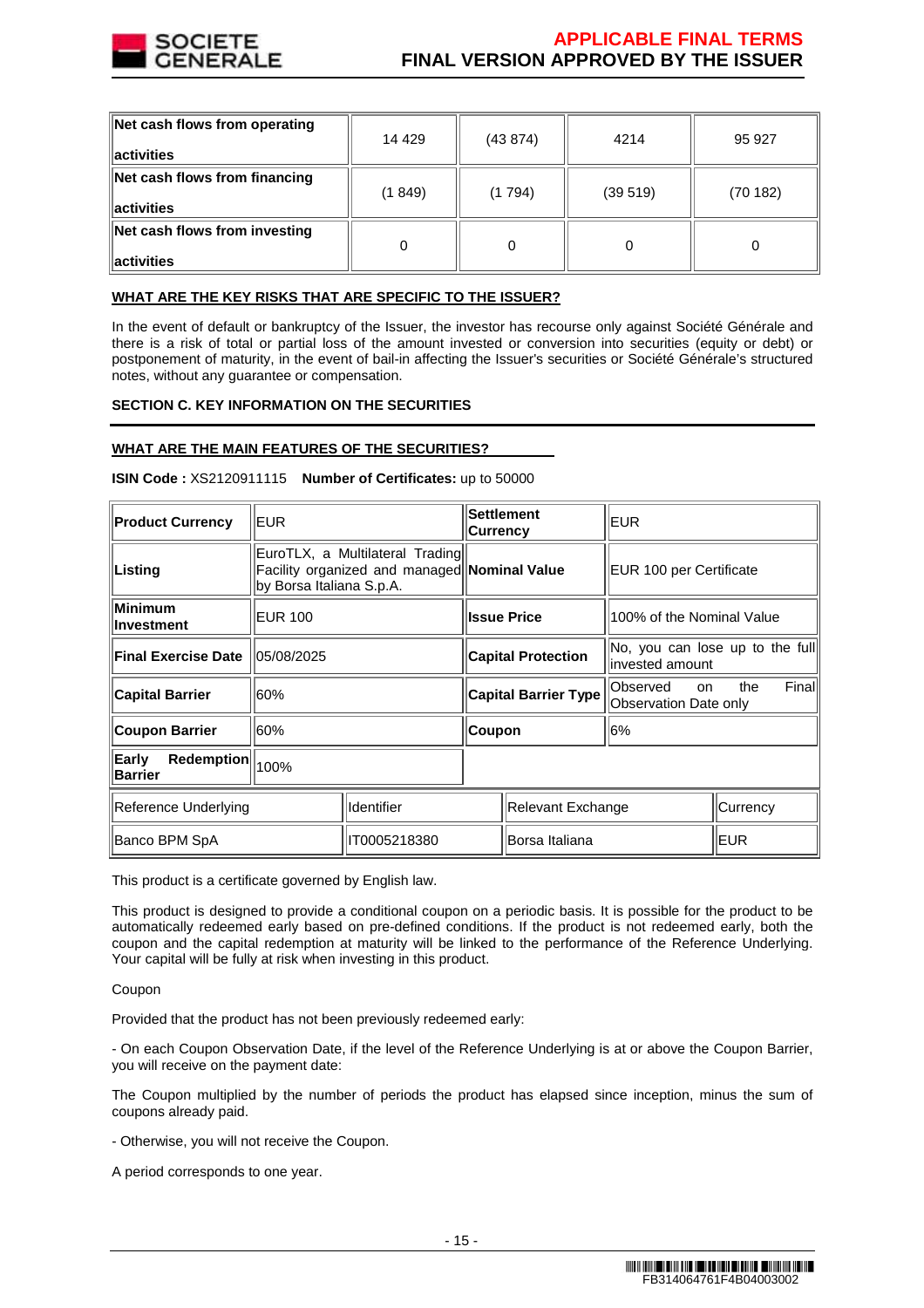

#### Automatic Early Redemption

On any Early Redemption Observation Date, if the level of the Reference Underlying is at or above the Early Redemption Barrier, the product will be redeemed early and you will receive 100% of the Nominal Value.

Final Redemption

On the Final Exercise Date, provided that the product has not been redeemed early, you will receive a Final Exercise Amount.

- If the Final Level of the Reference Underlying is at or above the Capital Barrier, you will receive:

100% of the Nominal Value.

- Otherwise, you will receive the Final Level of the Reference Underlying multiplied by the Nominal Value. In this scenario, you will suffer a partial or total loss of your invested amount.

Additional Information

- The level of the Reference Underlying corresponds to its value expressed as a percentage of its Initial Value.

- The Initial Value of the Reference Underlying is its value observed on the Initial Observation Date.

- The Final Level is the level of the Reference Underlying observed on the Final Observation Date.

- Coupons are expressed as a percentage of the Nominal Value.

- Extraordinary events may lead to changes to the product's terms or the early termination of the product and could result in losses on your investment

- The product is available through a public offering during the applicable offering period in the following jurisdiction(s): Italy

| <b>Issue Date</b>                 | 31/07/2020                                                                              |
|-----------------------------------|-----------------------------------------------------------------------------------------|
| Initial Observation Date          | 29/07/2020                                                                              |
| <b>Final Observation Date</b>     | 29/07/2025                                                                              |
| <b>Final Exercise Date</b>        | 05/08/2025                                                                              |
| <b>Coupon</b><br>Dates            | Observation 29/07/2021, 29/07/2022, 31/07/2023, 29/07/2024, 29/07/2025                  |
| Early<br><b>Observation Dates</b> | $\left.\textbf{Redemption}\right\ _{29/07/2021,\ 29/07/2022,\ 31/07/2023,\ 29/07/2024}$ |

#### **Waiver of Set-off rights**

The Certificateholders waive any right of set-off, compensation and retention in relation to the Certificates, to the extent permitted by law.

#### **Submission to jurisdiction:**

The Issuer accepts the competence of the courts of England in relation to any dispute against the Issuer, but accepts that such Certificateholders may bring their action before any other competent court.

#### **Ranking:**

The Certificates will be direct, unconditional, unsecured and unsubordinated obligations of the Issuer and will rank at least pari passu with all other outstanding direct, unconditional, unsecured and unsubordinated obligations of the Issuer, present and future.

The Certificateholder acknowledge that in case of resolutions pursuant to Directive 2014/59/UE in relation to the Issuer's liabilities or the non subordianted, senior preferred, structured and LMEE ratio eligible liabilities of Societe Generale, the Certificates may be subject to the reduction of all, or a portion, of the amounts due, on a permanent basis, a conversion of all, or a portion, of the amounts due into shares or other securities of the Issuer or the Guarantor or another person; cancellation; and/or the amendment on maturity of the Certificates or amendment on the calendar or the amount of the interests.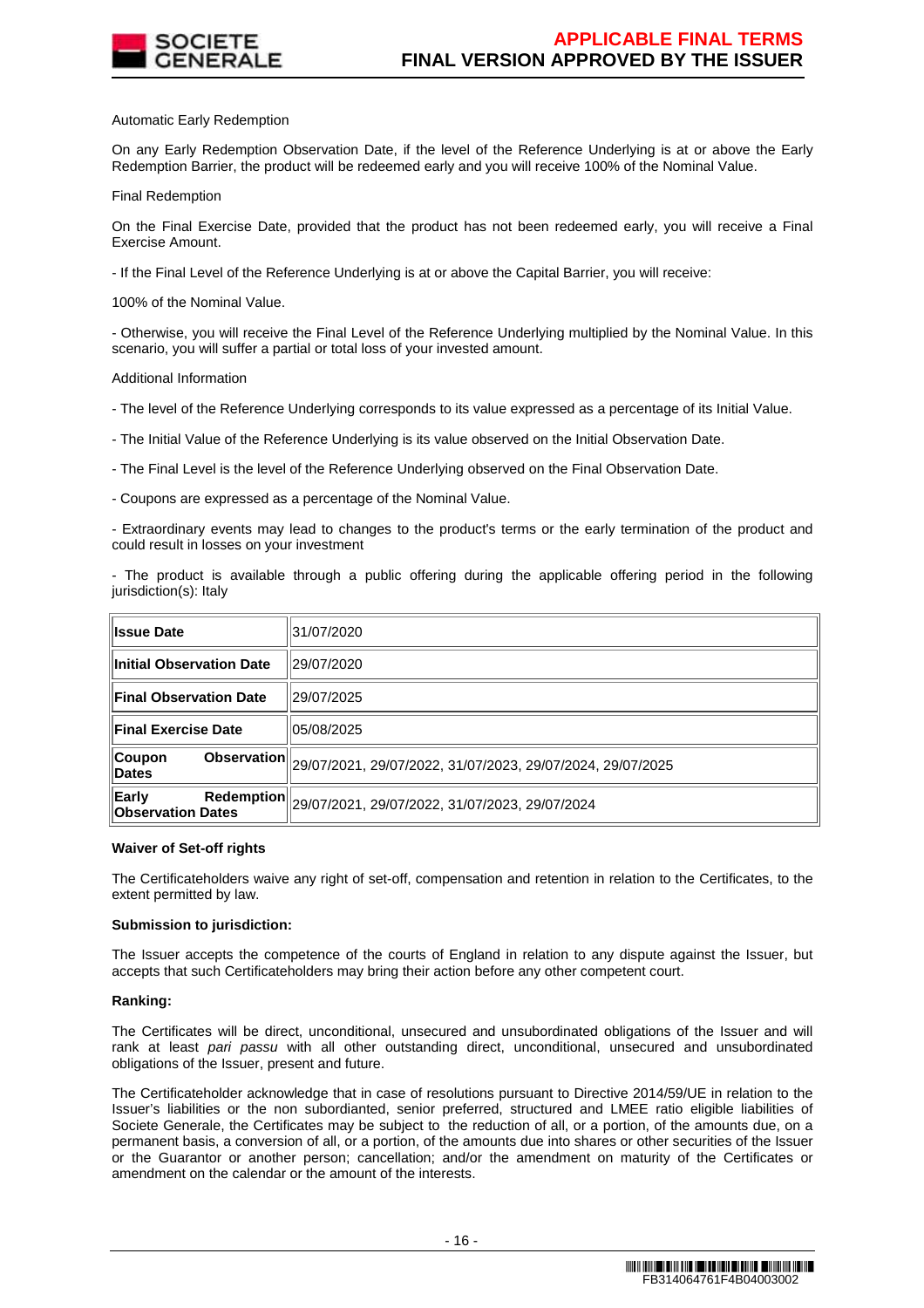

## **RESTRICTIONS ON THE FREE TRANSFERABILITY OF THE SECURITIES :**

Not Applicable. There is no restriction on the free transferability of the Certificates, subject to selling and transfer restrictions which may apply in certain jurisdictions including restrictions applicable to the offer and sale to, or for the account or benefit of, persons other than Permitted Transferees.

A Permitted Transferee means any person who (i) is not a U.S. person as defined pursuant to Regulation S; (ii) is not a person who comes within any definition of U.S. person for the purposes of the CEA or any CFTC Rule, guidance or order proposed or issued under the CEA (for the avoidance of doubt, any person who is not a "Non-United States person" defined under CFTC Rule 4.7(a)(1)(iv), but excluding, for purposes of subsection (D) thereof, the exception for any qualified eligible person who is not a "Non-United States person," shall be considered a U.S. person); and (iii) is not a "U.S. Person" for purposes of the final rules implementing the credit risk retention requirements of Section 15G of the U.S. Securities Exchange Act of 1934, as amended (the **U.S. Risk Retention Rules**) (a **Risk Retention U.S. Person**).

#### **WHERE THE SECURITIES WILL BE TRADED?**

#### **Admission to trading:**

Application will be made for the Certificates to be admitted to trading on the Multilateral Trading Facility ("MTF") named EuroTLX organized and managed by Borsa Italiana S.p.A.

#### **There can be no assurance that the listing and trading of the Certificates will be approved with effect on the Issue Date or at all.**

## **IS THERE A GUARANTEE ATTACHED TO THE SECURITIES?**

#### **Nature and scope of the guarantee:**

The Certificates are unconditionally and irrevocably guaranteed by Société Générale (the **Guarantor**) pursuant to the guarantee governed by French law made as of 05/06/2020(the Guarantee).

The Guarantee obligations constitutes a direct, unconditional, unsecured and unsubordinated obligations of the Guarantor ranking as senior preferred obligations, as provided for in Article L. 613-30-3-I-3° of the Code and will rank at least pari passu with all other existing and future direct, unconditional, unsecured senior preferred obligations of the Guarantor, including those in respect of deposits.

Any references to sums or amounts payable by the Issuer which are guaranteed by the Guarantor under the Guarantee shall be to such sums and/or amounts as directly reduced, and/or in the case of conversion into equity, as reduced by the amount of such conversion, and/or otherwise modified from time to time resulting from the application of a bail-in power by any relevant authority pursuant to directive 2014/59/EU of the European Parliament and of the Council of the European Union.

#### **Description of the Guarantor:**

The Guarantor, Société Générale is the parent company of the Société Générale Group.

Domicile: 29, boulevard Haussmann, 75009 Paris, France.

Legal form: Public limited liability company (société anonyme).

Country of incorporation: France.

Legal entity identifier (LEI) : O2RNE8IBXP4R0TD8PU41

The Guarantor may on a regular basis, as defined in the conditions set by the French Banking and Financial Regulation Committee, engage in all transactions other than those mentioned above, including in particular insurance brokerage.

Generally speaking, the Guarantor may carry out, on its own behalf, on behalf of third parties or jointly, all financial, commercial, industrial, agricultural, personal property or real property, directly or indirectly related to the above-mentioned activities or likely to facilitate the accomplishment of such activities.

#### **Key financial information on the Guarantor:**

#### **Income statement**

| months 31.12.2018<br>19<br>months<br>2019 (non<br>2018 | 12.2017<br>(non (audited)<br>(audited) |
|--------------------------------------------------------|----------------------------------------|
|--------------------------------------------------------|----------------------------------------|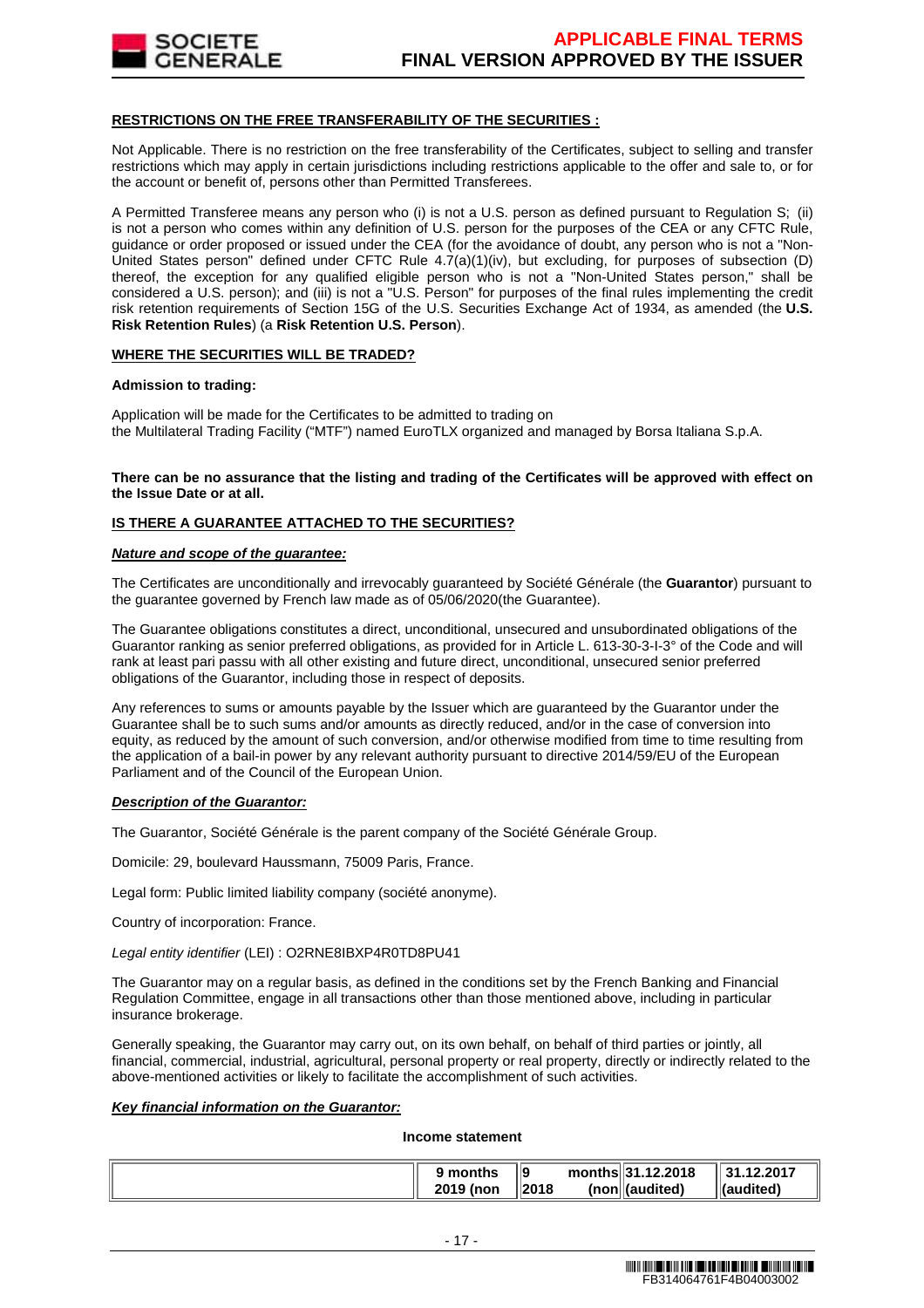

# **APPLICABLE FINAL TERMS FINAL VERSION APPROVED BY THE ISSUER**

|                                                                                                                                  | audited) | audited) |         |         |
|----------------------------------------------------------------------------------------------------------------------------------|----------|----------|---------|---------|
| Net interest income (or equivalent)                                                                                              | N/A      | N/A      | 11 019  | 10 4 16 |
| Net fee and commission income                                                                                                    | N/A      | N/A      | 5 5 2 4 | 6823    |
| Net impairment loss on financial assets                                                                                          | (907)    | (642)    | (1 005) | 918     |
| Net trading income                                                                                                               | N/A      | N/A      | 5 1 8 9 | 5826    |
| Measure of financial performance used by<br>the issuer in the financial statements such<br>as operating profit                   | 5 2 3 4  | 5805     | 7 2 7 4 | 6 1 1 6 |
| Net profit or loss (for consolidated financial<br>statements net profit or loss attributable to<br>equity holders of the parent) | 2 5 9 4  | 3436     | 3864    | 2806    |

# **Balance sheet**

|                                                                                                                                              | 9<br>months<br>2019<br>(non<br>audited) | 9 months<br>2018 (non<br>audited) | 31.12.2018<br>(audited) | 31.12.2017<br>(audited) | #Value<br>as outcome from the<br>most<br>recent<br>supervisory<br>review<br>evaluation<br>and<br>process<br>(SREP) |
|----------------------------------------------------------------------------------------------------------------------------------------------|-----------------------------------------|-----------------------------------|-------------------------|-------------------------|--------------------------------------------------------------------------------------------------------------------|
| <b>Total assets</b>                                                                                                                          | 1 4 1 1 , 1                             | 1 303,8                           | 1 309,4                 | 1 275,1                 | N/A                                                                                                                |
| <b>Senior debt</b>                                                                                                                           | 129,9                                   | 114,0                             | 116,3                   | 103,2                   | N/A                                                                                                                |
| <b>Subordinated debt</b>                                                                                                                     | 14,9                                    | 13,1                              | 13,3                    | 13,6                    | N/A                                                                                                                |
| Loans and receivables from<br>customers                                                                                                      | 445,0                                   | 433.8                             | 447.3                   | 425.2                   | N/A                                                                                                                |
| <b>Deposits from customers</b>                                                                                                               | 415,0                                   | 411,4                             | 416,8                   | 410,6                   | N/A                                                                                                                |
| <b>Total equity</b>                                                                                                                          | 63,7                                    | 61,3                              | 61,0                    | 59,3                    | N/A                                                                                                                |
| Non performing loans (based<br>on net carrying amount) / Loans<br>and receivables)                                                           | 16,9                                    | 19,0                              | 18,0                    | 20,9                    | N/A                                                                                                                |
| <b>Common Equity Tier 1 capital</b><br>(CET1) ratio (or other relevant<br>prudential capital adequacy<br>ratop depending on the<br>issuance) | 12.5%                                   | 11.2%                             | 10.9%                   | 11,4%                   | 10,02% **                                                                                                          |
| <b>Total capital ratio</b>                                                                                                                   | 18,5%                                   | 16,9%                             | 16,5%                   | 17,0%                   | N/A                                                                                                                |
| Leverage ratio calculated under<br>applicable regulatory<br>framework                                                                        | 4,4%                                    | 4,1%                              | 4,2%                    | 4,3%                    | N/A                                                                                                                |

\* Press release dated 11 December 2019 "DISCLOSURE OF REGULATORY CAPITAL REQUIREMENTS AS FROM 1 JANUARY 2020"

\*\*Taking into account the combined regulatory buffers, the CET1 ratio level that would trigger the Maximum Distributable Amount mechanism would be 10.02% as of 1January 2020 (including 0.27% of countercyclical buffers).

# **Key risks that are specific to the guarantor :**

Due to Société Générale's role as guarantor and counterparty to the Issuer's hedging transactions, investors are essentially exposed to Société Générale's credit risk and have no recourse against the Issuer in the event of the Issuer's default.

# **WHAT ARE THE KEY RISKS THAT ARE SPECIFIC TO THE SECURITIES?**

The investor bears the risk of total or partial loss of the amount invested at redemption of the Certificates on the final exercise date or the event the Certificates is sold by the investor before that date.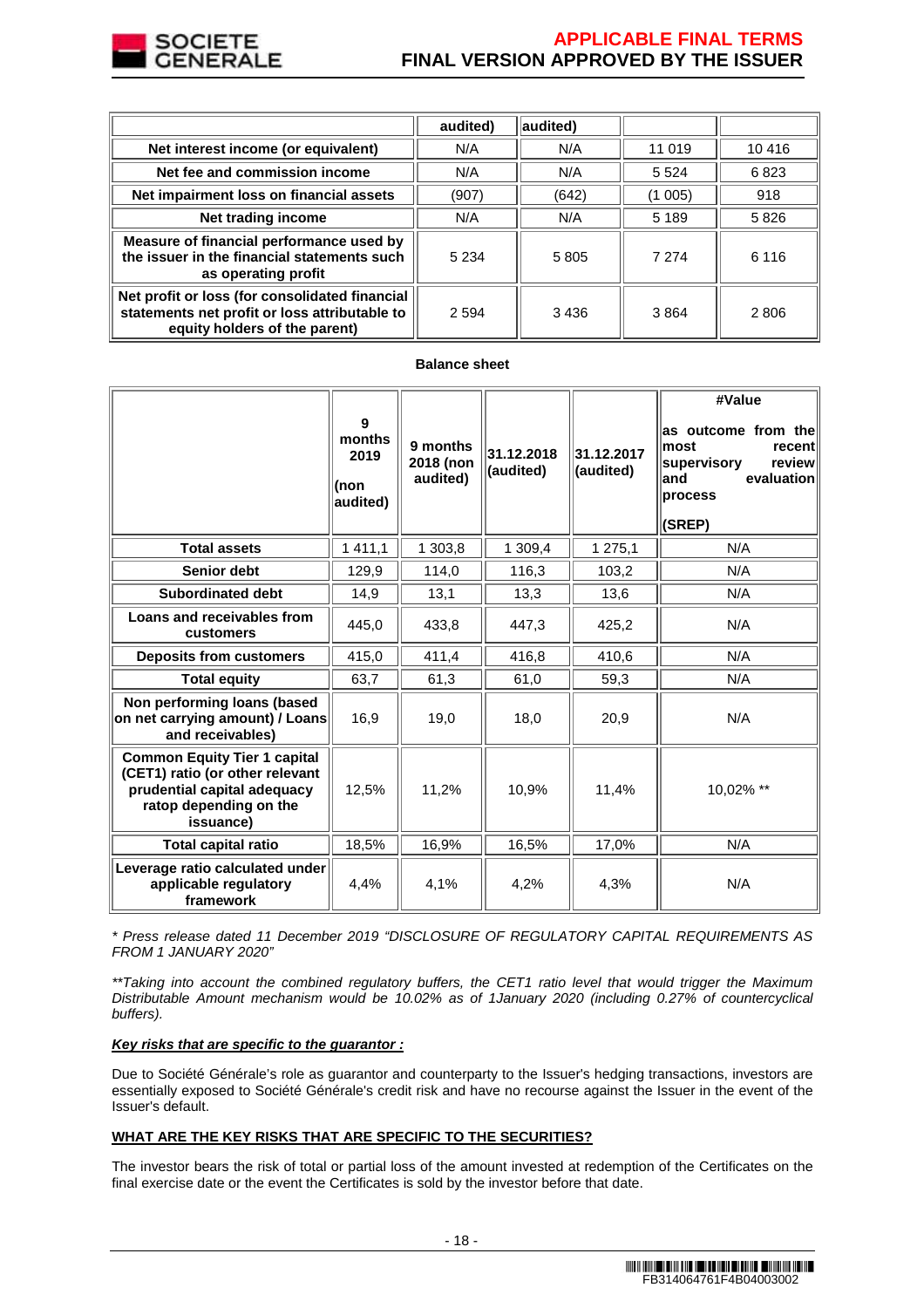

Although it is subject to market making agreement, the liquidity of the product may be affected by exceptional circumstances that make it difficult to sell the product or at a price that results in a total or partial loss of the amount invested.

Certificates may be early redeemed automatically when the level of the Underlying(s) reaches a certain level. Investors will not benefit from the performance of the Underlying(s) subsequent to such event.

The market value of the Certificates depends on the evolution of market parameters at the time of exit (price level of the Underlying(s), interest rates, volatility and credit spreads) and may therefore result in a risk of total or partial loss on the amount initially invested.

Events unrelated to the Underlying (e.g. change in law, including tax law, force majeure) may lead to early redemption of the Certificates and thus to total or partial loss of the amount invested.

Events affecting the Underlying(s) or hedging transactions may lead to adjustments, de-indexation, substitution of the Underlying(s), or and consequently to losses on the amount invested, including in the case of capital protection.

If the currency of the investor's main activities is different from that of the product, the investor is exposed to currency risk, especially in the event of exchange controls, which may reduce the amount invested.

## **SECTION D - KEY INFORMATION ON THE OFFER OF SECURITIES TO THE PUBLIC AND/OR ADMISSION TO TRADING ON A REGULATED MARKET**

# **UNDER WHICH CONDITIONS AND TIMETABLE CAN I INVEST IN THIS SECURITIES ?**

#### **DESCRIPTION OF THE TERMS AND CONDITIONS OF THE OFFER :**

#### **Non Exempted Offer Jurisdiction(s):** Italy

#### **Offer Period:**

From and including June 10, 2020 at 9.00 a.m. Central European Time (CET) to and including July 24, 2020 at 4.00 p.m. CET, subject to any early closing of the Offer Period as described below.

The Certificates will be distributed:

(a) within the premises of the Distributors (at their offices and branches);

(b) through door-to-door selling (fuori sede) pursuant to Articles 30 and 31 of the Italian Legislative Decree No. 58 of 24th February 1998, as amended from time to time (the **"Italian Financial Services Act"**) from and including June 10, 2020 at 9.00 a.m. Central European Time (CET) to and including July 23, 2020 at 4.00 p.m. CET; and

(c) through long distance selling techniques (tecniche di comunicazione a distanza) pursuant to article 32 of the Italian Financial Services Act June 10, 2020 at 9.00 a.m. Central European Time (CET) to and including July 16, 2020 at 4.00 p.m. CET,

subject to any early closing of the Offer Period as described below.

The Distributor intending to distribute Certificates through door-to-door selling (fuori sede) pursuant to article 30 of the Italian Financial Services Act will collect the acceptance forms - other than directly at their branches and offices - through financial advisors for door-to-door selling (consulenti finanziari abilitati all'offerta fuori sede) pursuant to Article 31 of the Italian Financial Services Act.

Pursuant to Article 30, paragraph 6, of the Italian Financial Services Act, the validity and enforceability of contracts entered into through door-to-door selling (fuori sede) is suspended for a period of 7 (seven) days from the date of subscription of the acceptance form by the relevant investor.

Within such period investors may notify the relevant Distributor of their withdrawal without payment of any charge or commission.

The Certificates will be also offered through long distance selling techniques (tecniche di comunicazione a distanza) pursuant to article 32 of the Italian Financial Services Act  $(i.e.,$  through the trading-online platform of the Distributors and/or recorded telephone orders). In this case, investors may purchase the Certificates via the internet, after being identified by the Distributor, by using their personal password/identification codes. Pursuant to article 67-duodecies of the Italian Legislative Decree No. 206/2005 as amended (the so called "Codice del Consumo"), the validity and enforceability of the contracts entered into through long distance selling techniques (tecniche di comunicazione a distanza) is suspended for a period of 14 (fourteen) days from the date of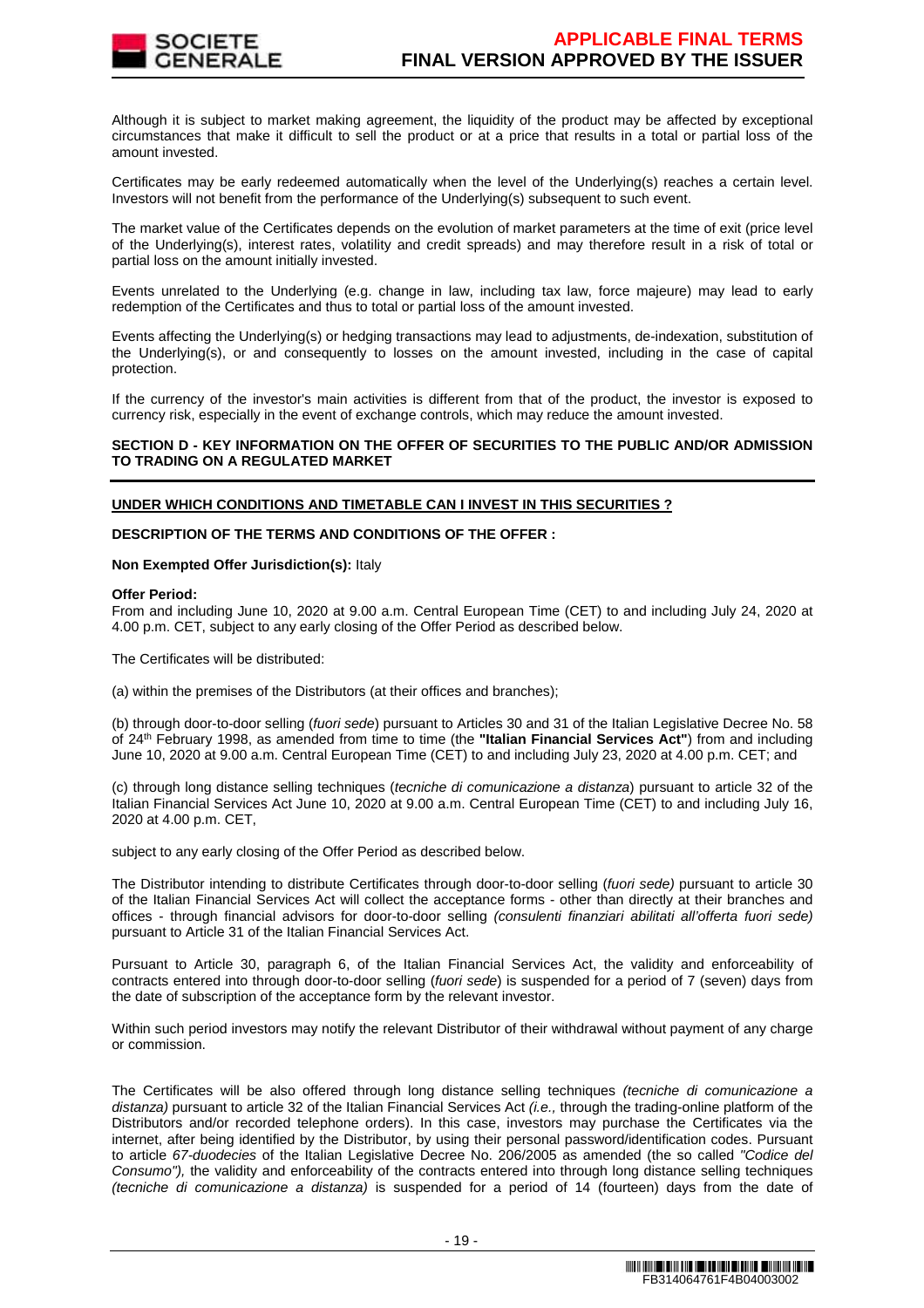

subscription of the acceptance form by the relevant investor. Within such period investors may notify the relevant Distributor of their withdrawal without any charge or commission

**Offer Price:** The Certificates will be offered at the Issue Price of which up to a maximum of 4.00% is represented by distribution fee payable upfront by the Guarantor to Deutsche Bank SpA, Piazza del Calendario, 3, 20126 Milano (the **Distributor**).

## **Conditions to which the offer is subject:**

Offers of the Certificates are conditional on their issue and, on any additional conditions set out in the standard terms of business of the financial intermediaries, notified to investors by such relevant financial intermediaries.

The Issuer reserves the right to close the Offer Period prior to its stated expiry for any reason. The Issuer reserves the right to withdraw the offer and cancel the issuance of the Certificates for any reason at any time on or prior to the Issue Date. For the avoidance of doubt, if any application has been made by a potential investor and the Issuer exercises such right, no potential investor shall be entitled to subscribe or otherwise acquire acquire the the Certificates. In each case, a notice to the investors on the early termination or the withdrawal, as applicable, will be published on the website of the Issuer (http://prospectus.socgen.com).

The validity of the offer is subject to the condition that the decision of admission to trading on EuroTLX is released by Borsa Italiana S.p.A. by not later than on the day immediately preceding the Issue Date; otherwise, the offer will be deemed withdrawn and the issuance cancelled. The Issuer undertakes to file the relevant application with Borsa Italiana S.p.A. in due time to allow Borsa Italiana S.p.A. to release a decision, according to its rules, within the day immediately preceding the Issue Date.

**Issue Price:** EUR 100 per Certificate of EUR 100 Specified Denomination

#### **Estimate of total expenses related to the issuance or the offer, including estimated expenses charged to the investor by the Issuer or the offeror:**

The entry costs charged to the investor by the Issuer or the Offeror are equal to 8.88 %. The entry costs and potential recurrent costs and potential anticipated exit penalties may have an impact on the return the investor may obtain from his investment.

**Distribution plan:** The product is intended for retail investors and will be offered in Italy

# **WHO IS THE OFFEROR AND/OR THE PERSON ASKING FOR THE ADMISSION TO TRADING ?**

Societe Generale as Dealer

Tour Société Générale - 17 Cours Valmy

92987 Paris La Défense Cedex, France

Domicile : 29, boulevard Haussmann, 75009 Paris, France.

Legal form : Public limited liability company (société anonyme).

Applicable law : English law.

Country of incorporation : France

#### **WHY IS THIS PROSPECTUS BEING PRODUCED ?**

This prospectus is drawn up for the purposes of the public offer of the Certificates.

**Reasons for the offer and use of proceeds :** The net proceeds from each issue of Certificates will be applied for the general financing purposes of the Société Générale Group, which include making a profit.

#### **Estimated net proceeds : Not Applicable**

**Underwriting**: There is an underwriting agreement on a firm commitment basis with**:** Société Générale

#### **Interests of the individual and natural persons of the issuance/offer :**

Save for fees, if any, payable to the Dealer, and so far as the Issuer is aware, no person involved in the issue of the Certificates has an interest material to the offer.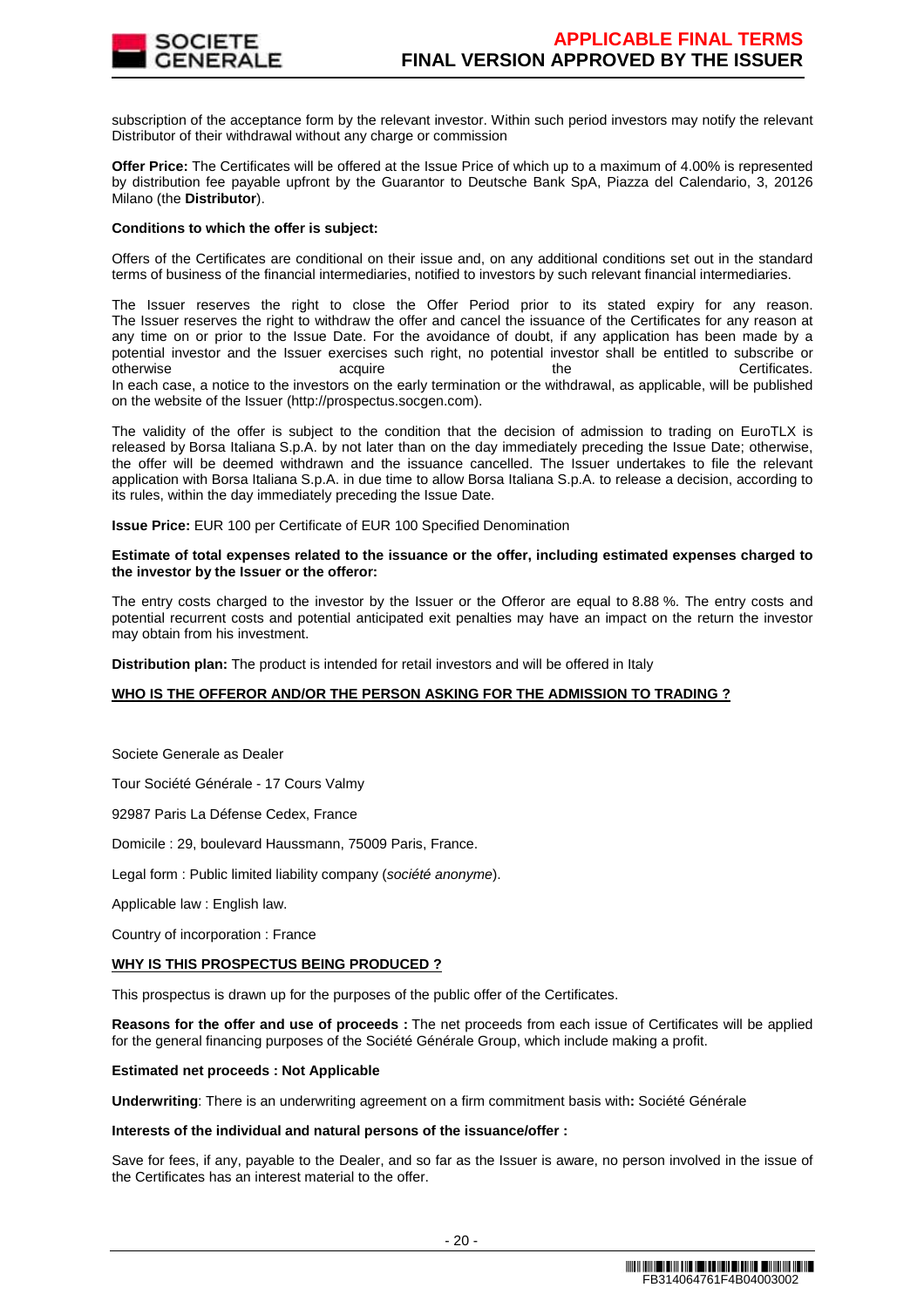

The Dealer and its affiliates have engaged, and may in the future engage, in investment banking and/or commercial banking transactions with, and may perform other services for, the Issuer and its affiliates in the ordinary course of business.

Société Générale will ensure the roles of provider of hedging instruments to the Issuer of the Certificates and Calculation Agent of the Certificates.

The possibility of conflicts of interest between the different roles of Société Générale on one hand, and between those of Société Générale in these roles and those of the Certificateholders on the other hand cannot be excluded.

Furthermore, given the banking activities of Société Générale, conflicts may arise between the interests of Société Générale acting in these capacities (including business relationship with the issuers of the financial instruments being underlyings of the Certificates or possession of non public information in relation with them) and those of the Certificateholders. Finally, the activities of Société Générale on the underlying financial instrument(s), on its proprietary account or on behalf of its customers, or the establishment of hedging transactions, may also have an impact on the price of these instruments and their liquidity, and thus may be in conflict with the interests of the Certificateholders.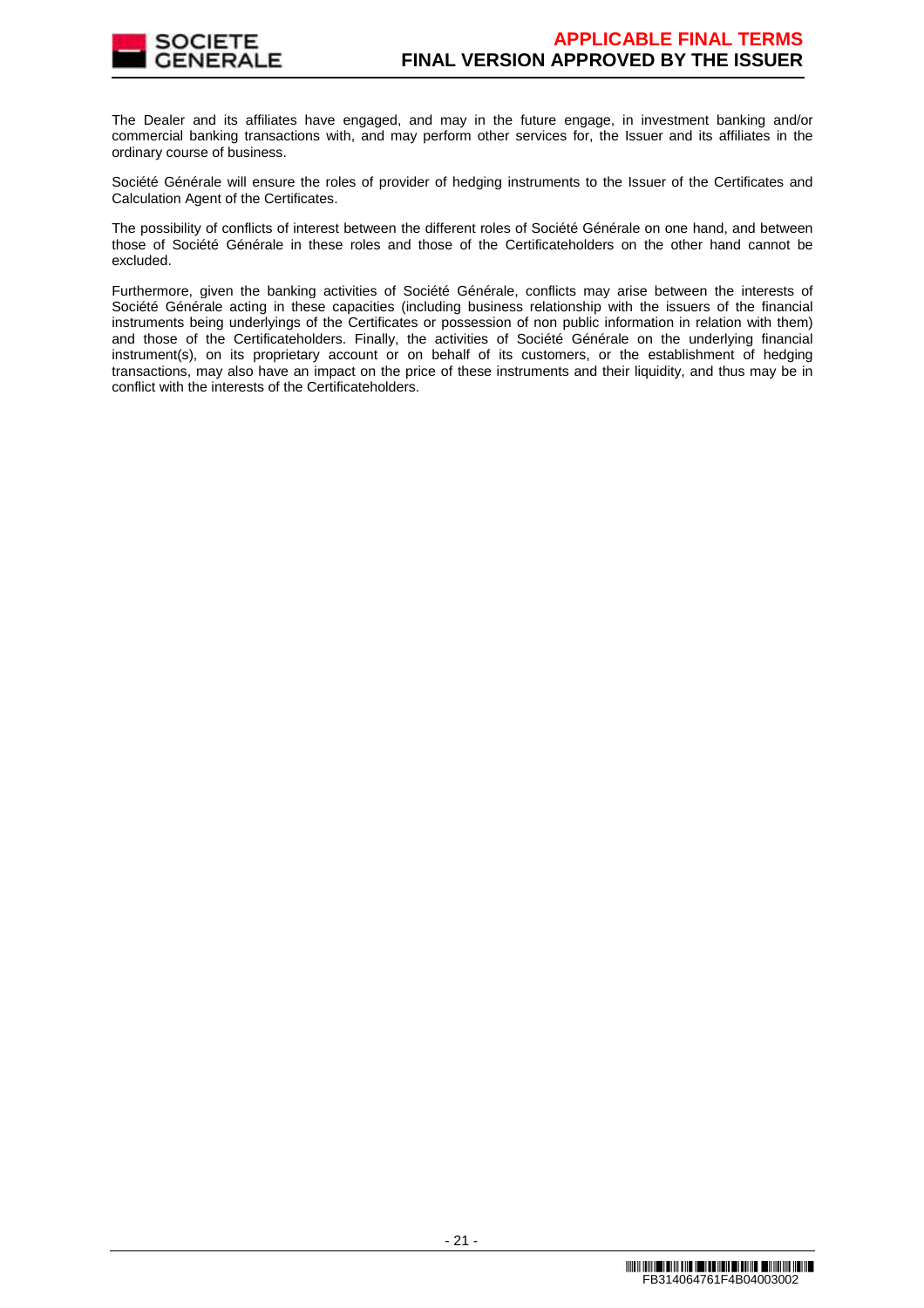

## **NOTA DI SINTESI DELL'EMISSIONE**

# **SZIONE A – INTRODUZIONE COMPRENSIVA DELLE AVVERTENZE**

**Codice ISIN** : XS2120911115

## **Emittente : SG Issuer**

Domicilio : 16, boulevard Royal, L-2449 Luxembourg

Numero di telefono : + 352 27 85 44 40

Legal entity identifier (LEI) : 549300QNMDBVTHX8H127

## **Offerente e/o soggetto che richiede l'ammissione alle negoziazioni :**

Societe Generale

Tour Société Générale - 17 Cours Valmy

92987 Paris La Défense Cedex, France

Sede legale : 29, boulevard Haussmann, 75009 Paris, France.

Legal entity identifier (LEI) : O2RNE8IBXP4R0TD8PU41

## **Individuazione e contatti dell'autorità competente per l'approvazione del prospetto:**

Approvato dalla Commission de Surveillance du Secteur Financier (CSSF)

110, route d'Arlon L-2991, Luxembourg

E-Mail : direction@cssf.lu

**Data di approvazione del prospetto:** 05/06/2020

# **AVVERTENZE**

La presente nota di sintesi deve essere letta come un'introduzione al prospetto di base (il **Prospectus**).

Qualsiasi decisione di investire nei certificati (i **Certificati**) emesse sulla base Prospetto deve basarsi su una valutazione complessiva del Prospetto da parte dell'investitore.

#### **I potenziali investitori devono essere consapevoli del fatto che questi Certificati potrebbero essere volatili e che potrebbero non ricevere alcun interesse e potrebbero perdere tutto o una parte sostanziale del loro investimento.**

Qualora sia proposto un ricorso dinanzi all'autorità giudiziaria in merito alle informazioni contenute nel Prospetto e nelle relative Condizioni Definitive, il ricorrente potrebbe essere tenuto a sostenere i costi della traduzione del Prospetto di Base prima dell'inizio del procedimento, ai sensi della legislazione nazionale degli Stati Membri.

Nessun soggetto che ha provveduto alla predisposizione della presente nota di sintesi, compresa l'eventuale traduzione, potrà essere ritenuto responsabile civilmente, salvo che questa risulti fuorviante, imprecisa o incoerente se letta congiuntamente alle altre parti del Prospetto, o non offra, se letta congiuntamente alle altre parti del Prospetto, informazioni essenziali volte ad agevolare la decisione dell'investitore di investire nei Certificati.

**State per acquistare un prodotto che non è semplice e può essere di difficile comprensione.**

# **SEZIONE B – INFORMAZIONI CHIAVE SULL'EMITTENTE**

# **CHI È L'EMITTENTE DEI TITOLI?**

**Emittente : SG Issuer** (o l'**Emittente**)

Domicilio: 16, boulevard Royal, L-2449 Luxembourg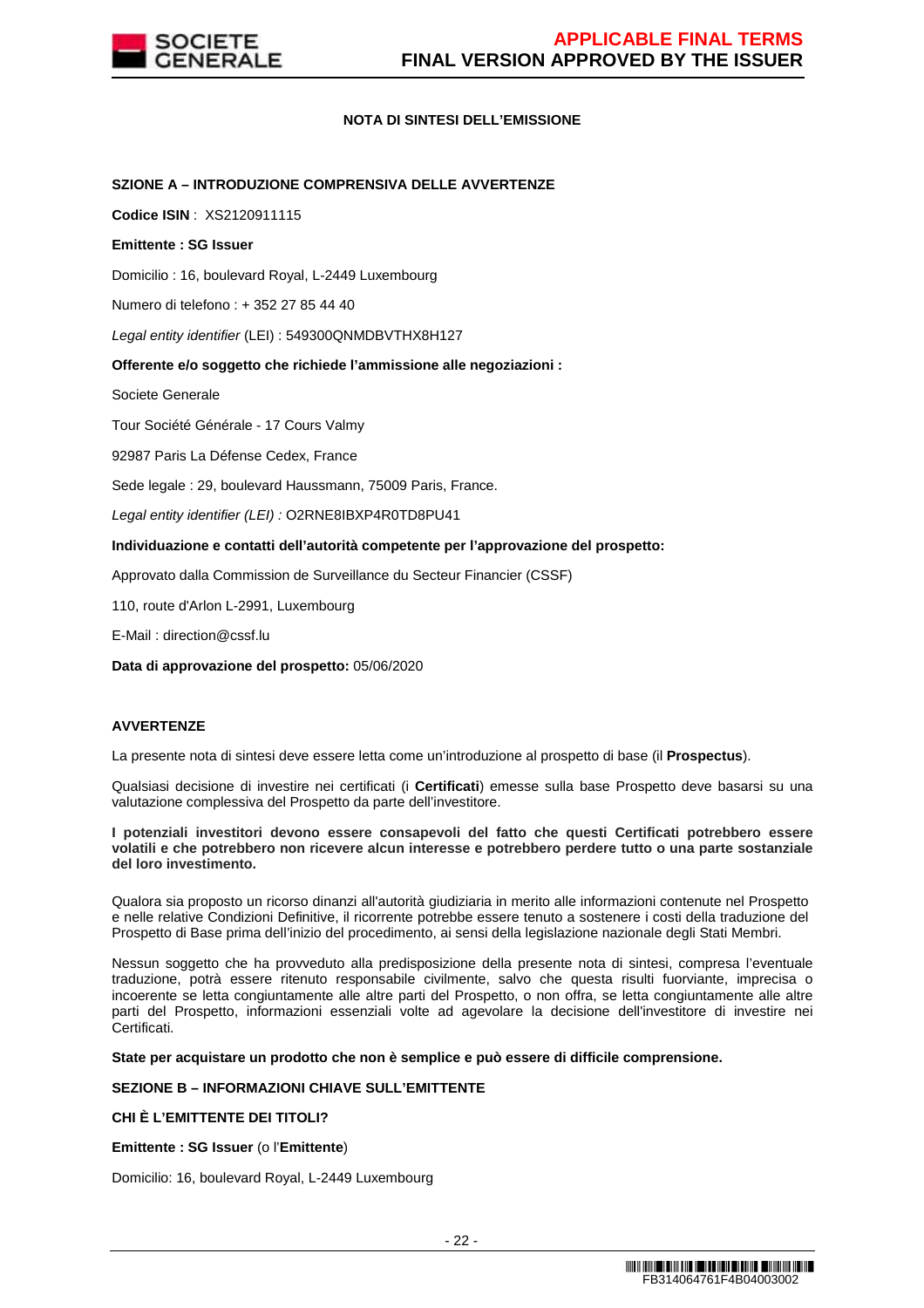

Legal entity identifier (LEI) : 549300QNMDBVTHX8H127

Giurisdizione di riferimento: diritto lussemburghese.

Paese di costituzione: Lussemburgo.

## **Società di revisione : Ernst & Young S.A.**

Le attività principali di SG Issuer sono rappresentate dalla raccolta di fondi tramite l'emissione di warrant e titoli di debito destinati al collocamento presso clienti istituzionali o retail tramite collocatori associati a Société Générale. I fondi derivanti all'emissione di tali titoli di debito vengono quindi concessi in prestito a Société Générale ed altri membri del Gruppo.

SG Issuer è una società controllata al 100 % da Société Générale Luxembourg SA, che è a sua volta un'entità interamente controllata da Société Générale e interamente consolidata.

Come previsto dal proprio statuto, l'Emittente è gestito da un Comitato Esecutivo che agisce sotto la supervisione di un Consiglio di Supervisione. I membri del Comitato Esecutivo sono Laurent Weil, Thierry Bodson, Pascal Jacob, Yves Cacclin, Alexandre Galliche e Estelle Stephan Jaspard (ciascuno singolarmente un Consigliere e nel suo complesso il Comitato Esecutivo). Laurent Weil, Thierry Bodson, Pascal Jacob, Yves Cacclin, Alexandre Galliche et Estelle Stephan Jaspard prestano la loro attività a tempo pieno nell'ambito del gruppo Societe Generale.

# **QUALI SONO LE INFORMAZIONI FINANZIARIE CHIAVE RELATIVE ALL'EMITTENTE?**

#### **Conto economico**

|                                    | 30 giugno 2019                | 30 giugno 2018                |                           | 31 dicembre 2018   31 dicembre 2017 |
|------------------------------------|-------------------------------|-------------------------------|---------------------------|-------------------------------------|
| (in migliaia di €)                 | (non soggetto a<br>revisione) | (non soggetto a<br>revisione) | (soggetto a<br>revisione) | (soggetto a<br>revisione)           |
| Utile/perdita<br><b>∥operativa</b> | 20 380                        | 16 490                        | 40 877                    | 67 184                              |

#### **Stato patrimoniale**

| (in migliaia di €)                                                                                                                  | 30 giugno<br>2019<br>(non soggetto<br>a revisione) | 30 giugno<br>2018<br>(non soggetto<br>a revisione) | 31 dicembre<br>2018<br>(soggetto a<br>revisione) | 31 dicembre<br>2017<br>(soggetto a<br>revisione) |
|-------------------------------------------------------------------------------------------------------------------------------------|----------------------------------------------------|----------------------------------------------------|--------------------------------------------------|--------------------------------------------------|
| Debito finanziario netto (debiti<br>lungo∥<br>$\mathbf{a}$<br>termine meno debiti a breve termine meno<br> disponibilità liquide) * | $-44164$                                           | $-21221$                                           | $-31584$                                         | $-66889$                                         |
| (attività<br>correntil<br>Rapporto<br>corrente<br>/passività correnti)                                                              | N/A                                                | N/A                                                | N/A                                              | N/A                                              |
| Rapporto debito e capitale (passività totali<br>/capitale azionario totale)                                                         | N/A                                                | N/A                                                | N/A                                              | N/A                                              |
| Tasso di copertura degli interessi (reddito<br>operativo/spesa per interessi)                                                       | N/A                                                | N/A                                                | N/A                                              | N/A                                              |

\* il debito finanziario netto è calcolato sulla base dei seguenti elementi :

| ∥Debito finanziario netto                     | 30/06/2019 | 30/06/2018 | 31/12/2018 | 31/12/2017 |
|-----------------------------------------------|------------|------------|------------|------------|
| Obbligazioni convertibili in azioni (1)       | 48 000     | 48 000     | 48 000     | 48 000     |
| Disponibilità liquide e mezzi equivalenti (2) | $-92164$   | -69 221    | $-79584$   | -114 889   |
| ∥Totale                                       | $-44164$   | $-21221$   | $-31584$   | $-66889$   |

(1) classificato nella voce Passività finanziarie a costo ammortizzato, si veda nota 7 nel bilancio 2018 e nel bilancio periodico abbreviato del 2018 e di veda la nota 4.3 nel bilancio periodico abbreviato del 2019

(2) classificato nello Stato Patrimoniale.

# **Flussi di cassa**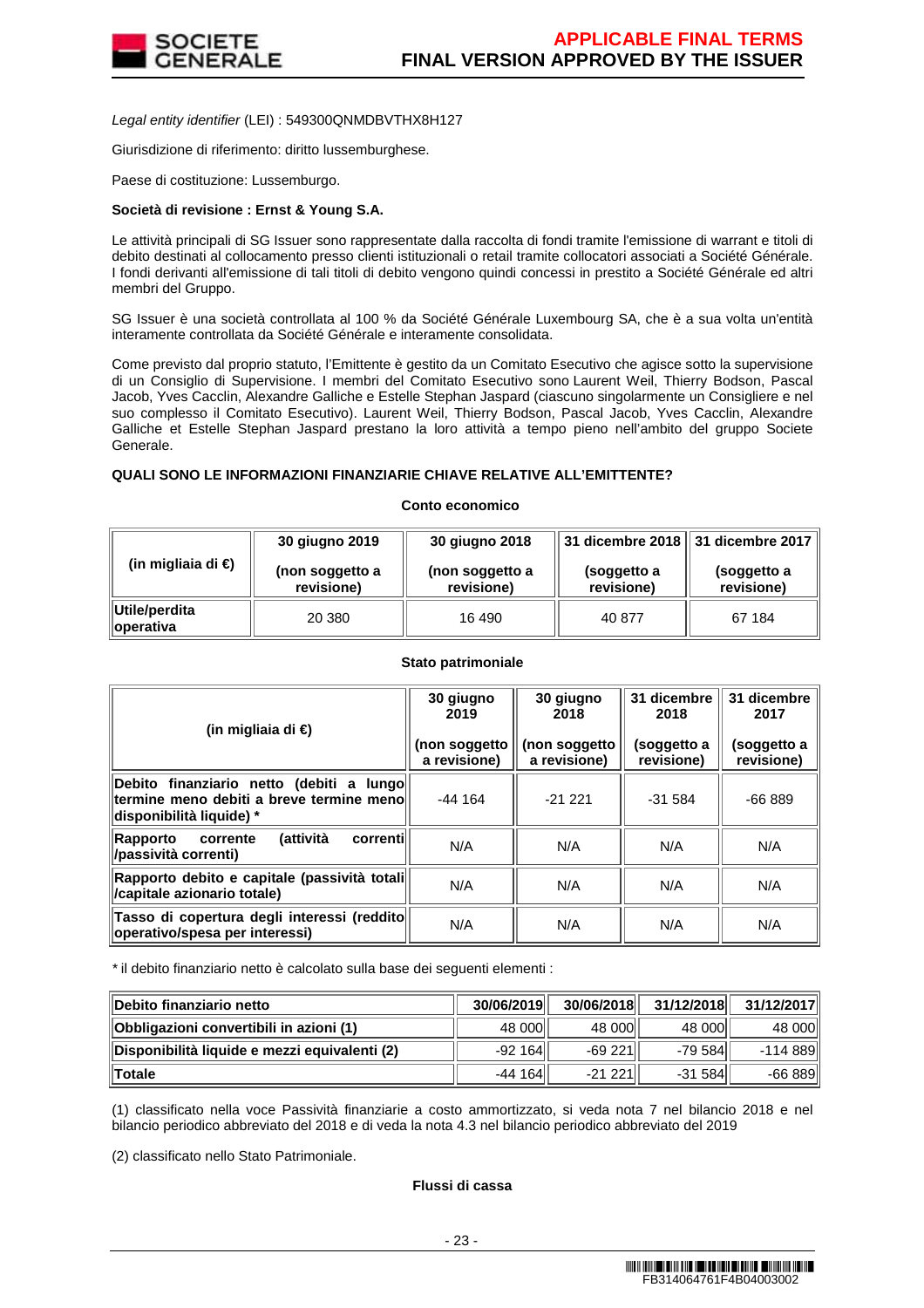

| (in migliaia di €)                                        | 30 giugno 2019<br>(non soggetto a<br>revisione | 30 giugno 2018<br>soggetto<br>(non<br>a<br>revisione) | 31<br>dicembre 2018<br>(soggetto a<br>revisione) | 31<br>dicembre 2017<br>(soggetto a<br>revisione) |
|-----------------------------------------------------------|------------------------------------------------|-------------------------------------------------------|--------------------------------------------------|--------------------------------------------------|
| Flussi di cassa netti da attività<br>operative            | 14 4 29                                        | (43 874)                                              | 4214                                             | 95 927                                           |
| <b>Flussi di cassa netti da attività l</b><br>finanziarie | (1 849)                                        | (1794)                                                | (39519)                                          | (70182)                                          |
| Flussi di cassa netti da attività<br>∣di investimento     | 0                                              | 0                                                     | 0                                                | 0                                                |

## **QUALI SONO I RISCHI CHIAVE SPECIFICI DELL'EMITTENTE?**

In caso di inadempimento o fallimento dell'Emittente, l'investitore ha diritto di ricorso soltanto nei confronti di Société Générale e, in caso di bail-in applicato ai titoli dell'emittente o ai prodotti strutturati di Société Générale, è esposto al rischio di perdita totale o parziale dell'importo investito o di sua conversione in titoli (di capitale o di debito) o di spostamento della scadenza, senza alcuna garanzia o compensazione.

#### **SEZIONE C. INFORMAZIONI CHIAVE SUI TITOLI**

## **QUALI SONO LE CARATTERISTICHE PRINCIPALI DEI TITOLI?**

**Codice ISIN :** XS2120911115 **Numero di Certificati:** fino a 50000

| Valuta del Prodotto                              | IEUR.                                                                                                        | dil<br>Valuta<br>Regolamento   | EUR                                                                          |
|--------------------------------------------------|--------------------------------------------------------------------------------------------------------------|--------------------------------|------------------------------------------------------------------------------|
| Sede<br>negoziazione                             | EuroTLX, un Sistema<br>di Multilaterale di Negoziazione<br>organizzato e gestito da Borsa<br>Italiana S.p.A. | Valore Nominale                | EUR 100 per Certificato                                                      |
| Investimento<br>Minimo                           | <b>EUR 100</b>                                                                                               | Prezzo di Emissione            | 100% del Valore Nominale                                                     |
| Data di Scadenza                                 | 05/08/2025                                                                                                   | dell<br>Protezione<br>Capitale | No, è possibile subire una<br>perdita anche totale<br>dell'investimento.     |
| <b>Barriera</b><br>Capitale                      | $\tilde{  }$ sul $  _{60\%}$                                                                                 | Capitale                       | Tipologia Barriera sul  Rilevazione solo alla Data di <br>Valutazione Finale |
| <b>Barriera sul Premio</b>                       | 60%                                                                                                          | Premio                         | 6%                                                                           |
| Barriera di<br>Liquidazione<br><b>Anticipata</b> | 100%                                                                                                         |                                |                                                                              |

| llSottostante di Riferimento | llIdentificatore | IBorsa di Riferimento | llValuta    |
|------------------------------|------------------|-----------------------|-------------|
| Banco BPM SpA                | IIIT0005218380   | !∣Borsa Italiana      | <b>IEUR</b> |

Questo prodotto è un certificato regolato dalla legge inglese.

Questo prodotto è concepito per pagare un premio condizionale su base periodica. E' possibile che il prodotto sia automaticamente rimborsato anticipatamente in base a condizioni predefinite. Se il prodotto non è rimborsato anticipatamente, sia il premio che l' importo di liquidazione del capitale a scadenza saranno legati alla performance del Sottostante di Riferimento. Il capitale investito sarà da considerarsi totalmente a rischio investendo in questo prodotto.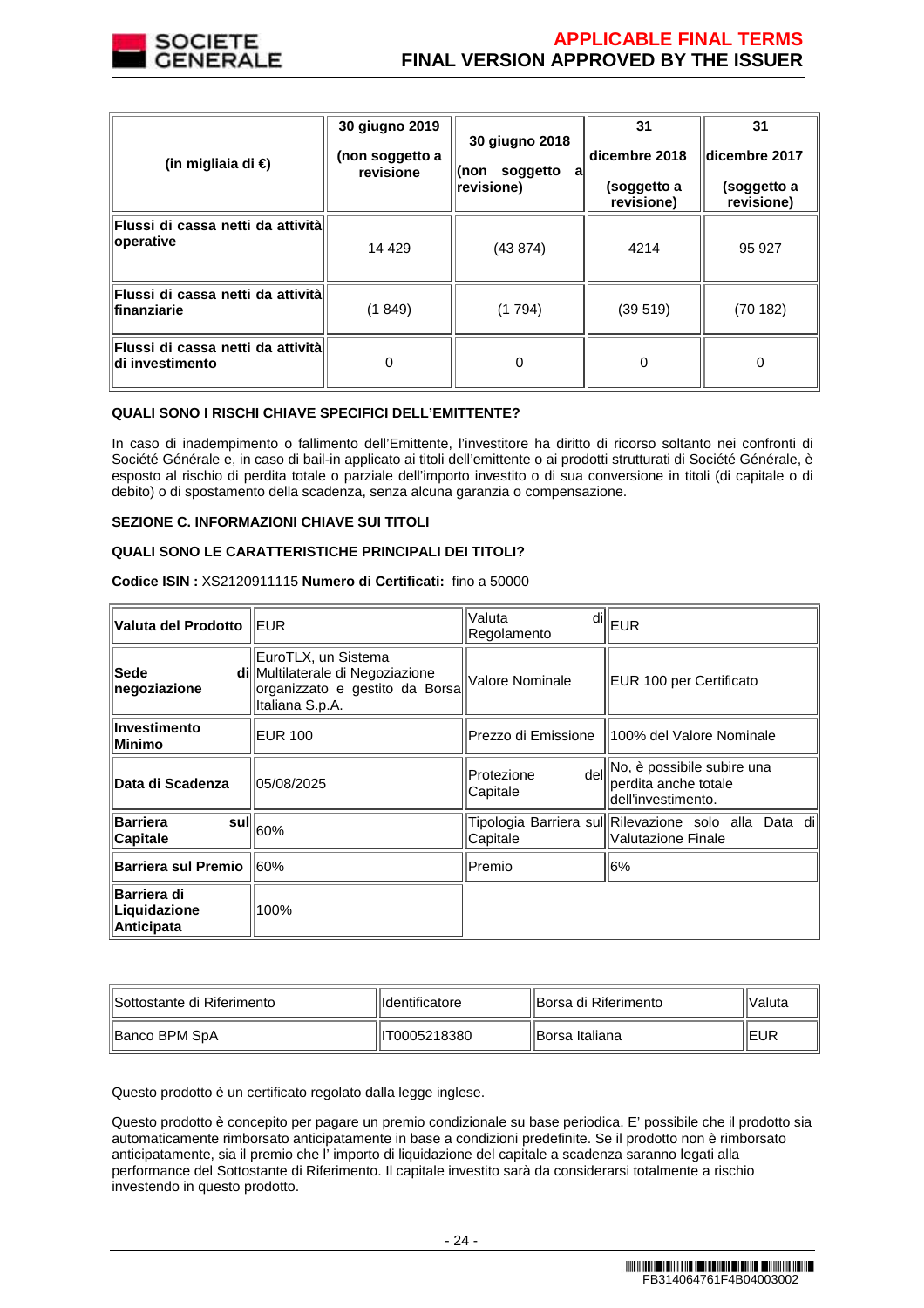

#### Premio

Se il prodotto non è stato rimborsato anticipatamente:

- Ad ogni Data di Valutazione del Premio, se il livello del Sottostante di Riferimento è pari o superiore alla Barriera sul Premio, si riceverà alla data di pagamento:

Il Premio moltiplicato per il numero dei periodi trascorsi dall' emissione del prodotto, meno la somma dei premi già pagati.

- Altrimenti, non si riceverà il Premio.

Un periodo corrisponde ad un anno.

Liquidazione Anticipata Automatica

Ad una qualsiasi Data di Valutazione della Liquidazione Anticipata, se il livello del Sottostante di Riferimento è pari o superiore alla Barriera di Liquidazione Anticipata, il prodotto sarà rimborsato anticipatamente e si riceverà il 100% del Valore Nominale.

Liquidazione Finale

Alla Data di Scadenza, a condizione che il prodotto non sia stato rimborsato anticipatamente, si riceverà un importo finale di liquidazione.

- Se il Livello Finale del Sottostante di Riferimento è pari o superiore alla Barriera sul Capitale,si riceverà: 100% del Valore Nominale.

- Altrimenti, si riceverà il Livello Finale del Sottostante di Riferimento moltiplicato per il Valore Nominale. In questo scenario, si andrà incontro ad una perdita parziale o

totale del capitale investito.

Ulteriori Informazioni

- Il livello del Sottostante di Riferimento corrisponde al suo valore espresso come percentuale del suo Valore Iniziale.

- Il Valore Iniziale del Sottostante di Riferimento è il suo valore registrato alla Data di Valutazione Iniziale.

- Il Livello Finale è il livello del Sottostante di Riferimento registrato alla Data di Valutazione Finale.

- I Premi sono espressi come percentuale del Valore Nominale.

- Il verificarsi di eventi straordinari potrebbe causare modifiche dei termini del prodotto o il suo rimborso anticipato. Ciò potrebbe comportare perdite sul capitale investito.

- Il prodotto è disponibile mediante un'offerta pubblica durante il periodo di offerta applicabile nelle seguenti giurisdizioni: Italia

| Data di Emissione                                                      | 31/07/2020                                                 |
|------------------------------------------------------------------------|------------------------------------------------------------|
| Valutazione 29/07/2020<br>di<br>Data<br>Iniziale                       |                                                            |
| $\overline{\text{Valutazione}}\ _{29/07/2025}$<br>di<br>Data<br>Finale |                                                            |
| Data di Scadenza                                                       | 05/08/2025                                                 |
| Date di Valutazione del<br>Premio                                      | 29/07/2021, 29/07/2022, 31/07/2023, 29/07/2024, 29/07/2025 |
| Date di Valutazione della<br>Liquidazione<br><b>Anticipata</b>         | 29/07/2021, 29/07/2022, 31/07/2023, 29/07/2024             |

#### **Rinuncia ai diritti di compensazione**

I Portatori dei Cerificati rinunciano a qualsiasi diritto di compensazione e ritenzione con riferimento ai Certificati, nella misura consentita dalla legge.

#### **Giurisdizione applicabile**

L'Emittente accetta la competenza dei tribunali inglesi in relazione a qualunque controversia nei confronti dell'Emittente, e che i Portatori dei Certificati possano promuovere un'azione legale innanzi a qualunque altro tribunale competente.

#### **Priorità:**

I Certificati sono obbligazioni dirette, incondizionate, non garantite e non subordinate dell'Emittente e saranno pari passu rispetto a tutte le altre obbligazioni dirette, incondizionate, non garantite e non subordinate dell'Emittente, presenti e future, in circolazione.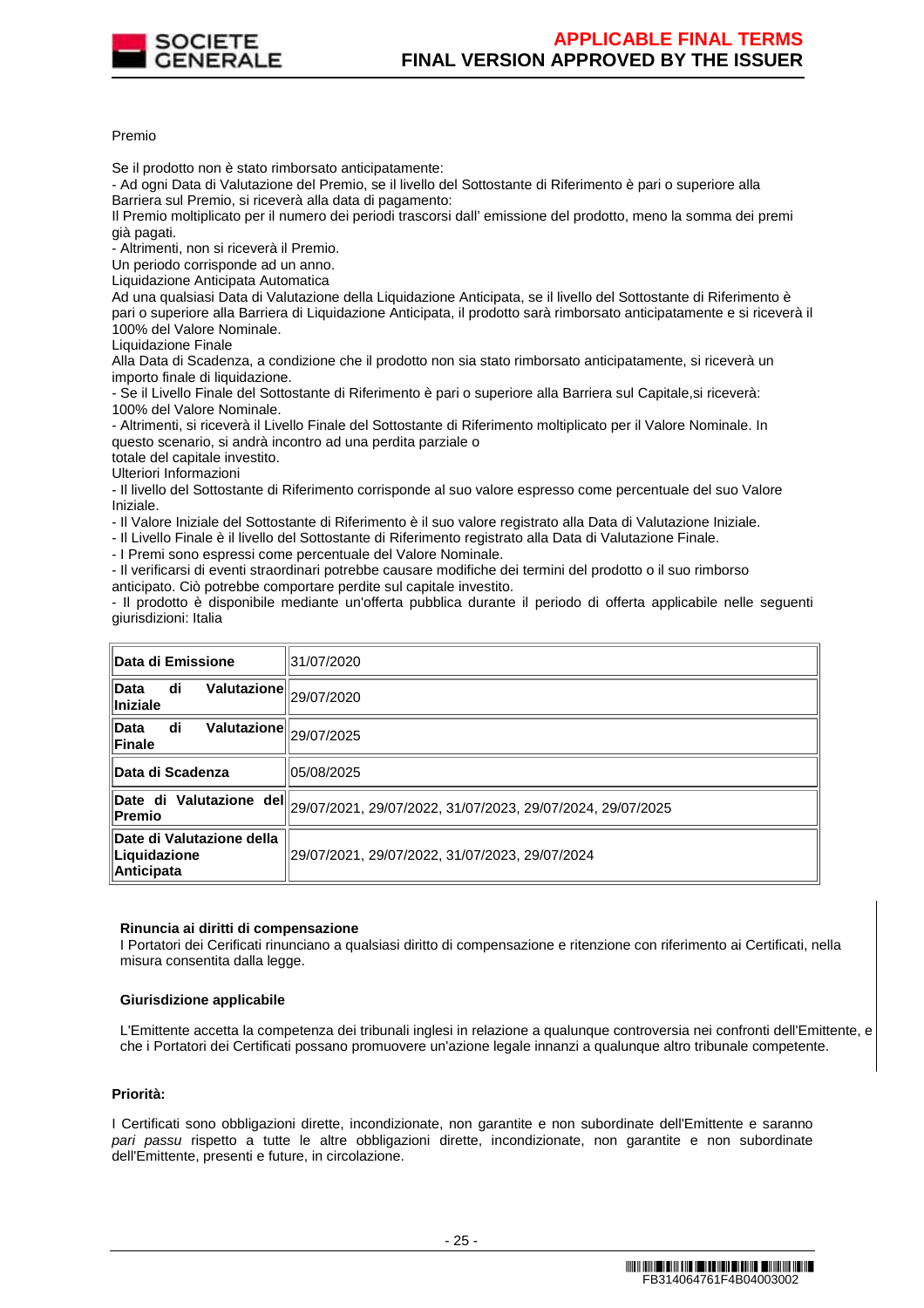

Il Portatore dell'obbligazione prende atto e accetta che in caso di risoluzione ai sensi della Direttiva 2014/59/UE che riguardi le passività dell'Emittente ovvero le passività di Societe Generale non subordinate, di tipo senior preferred, strutturate e rilevanti ai fini del rapporto LMEE, I Certificati possono essere oggetto di riduzione totale o parziale degli importi in relazione ad esse dovuti, su base permanente; di conversione in tutto o in parte degli import dovuti in azioni o altri titoli dell'Emittente o del Garante o di altro soggetto; di cancellazione; e/o di modifica della scadenza dei Certificati ovvero modifica del calendario o dell'importo degli interessi.

## **RESTRIZIONI ALLA LIBERA TRASFERIBILITÀ DEI CERTIFICATI**

Non Applicabile. Non sussiste alcuna limitazione alla libera trasferibilità dei Certificati, ferme restando le restrizioni di vendita e trasferimento eventualmente in vigore in talune giurisdizioni, incluse le restrizioni applicabili all'offerta e alla vendita a, o per conto o a beneficio di, Cessionari Autorizzati

Un Cessionario Consentito indica qualsiasi soggetto che (i) non è una U.S. person secondo la definizione di cui al Regulation S; e (ii) non è un soggetto che rientra in una qualsiasi definizione di soggetto U.S. ai fini di qualsivoglia regola CEA o CFTC, o linee guida o ordinanze proposte o emesse da CEA (per fini di chiarezza, qualsiasi soggetto che non sia un "soggetto non statunitense" ai sensi della norma CFTC 4.7(a)(1)(iv), ma escludendo, ai fini della sottosezione (D), l'eccezione riferita a qualsiasi soggetto qualificato ed idoneo che non sia un "soggetto non statunitense", sarà considerato un soggetto U.S.); e (iii) non è "soggetto U.S." ai sensi delle norme definitive di attuazione dei requisiti di mantenimento del rischio di credito di cui alla Sezione 15G del U.S. Securities Exchange Act del 1934 e successive modifiche (le **Regole U.S. di Mantenimento del Rischio**) (un **Soggetto U.S. al Mantenimento del Rischio**).

# **DOVE SARANNO NEGOZIATI I TITOLI?**

#### **Ammissione alle negoziazioni:**

Sarà presentata domanda di ammissione alla negoziazione dei Certificati sul Sistema Multilaterale di Negoziazione denominato EuroTLX "MTF"), organizzato e gestito da Borsa Italiana S.p.A.

**Non vi è alcuna certezza che la negoziazione dei Certificati sia approvata a partire dalla Data di Emissione.**

# **I TITOLI SONO ASSISTITI DA UNA GARANZIA?**

#### **Natura e scopo della garanzia**

I Certificati sono incondizionatamente e irrevocabilmente garantiti da Société Générale (il **Garante**) ai sensi della garanzia regolata dal diritto francese stipulata in data 05/06/2020 (la **Garanzia**).

La Garanzia costituisce un'obbligazione diretta, incondizionata, non garantita e non subordinata del Garante, con il rango di obbligazione senior preferred di cui all'articolo L. 613-30-3-I-3° del Codice e sarà almeno pari passu rispetto a tutte le altre obbligazioni, esistenti e future, dirette, incondizionate, non garantite e senior preferred del Garante, ivi comprese quelle relative ai depositi.

Qualsiasi riferimento a somme o importi pagabili dall'Emittente, garantiti dal Garante ai sensi della Garanzia, dovrà essere rivolto a somme e/o importi direttamente ridotti, e/o in caso di conversione in equity, ridotte dell'importo di tale conversione, e/o altrimenti modificati di volta in volta in seguito all'applicazione del potere di bail-in di qualsivoglia autorità pertinente ai sensi della direttiva 2014/59/UE del Parlamento Europeo e del Consiglio dell'Unione Europea.

#### **Descrizione del Garante**

Il Garante, Société Générale è la società controllante del Gruppo Société Générale.

Sede legale: 29, boulevard Haussmann, 75009 Parigi, Francia.

Forma giuridica: Società per azioni a responsabilità limitata pubblica (société anonyme).

Legislazione di riferimento dell'Emittente: diritto francese.

Paese di costituzione: Francia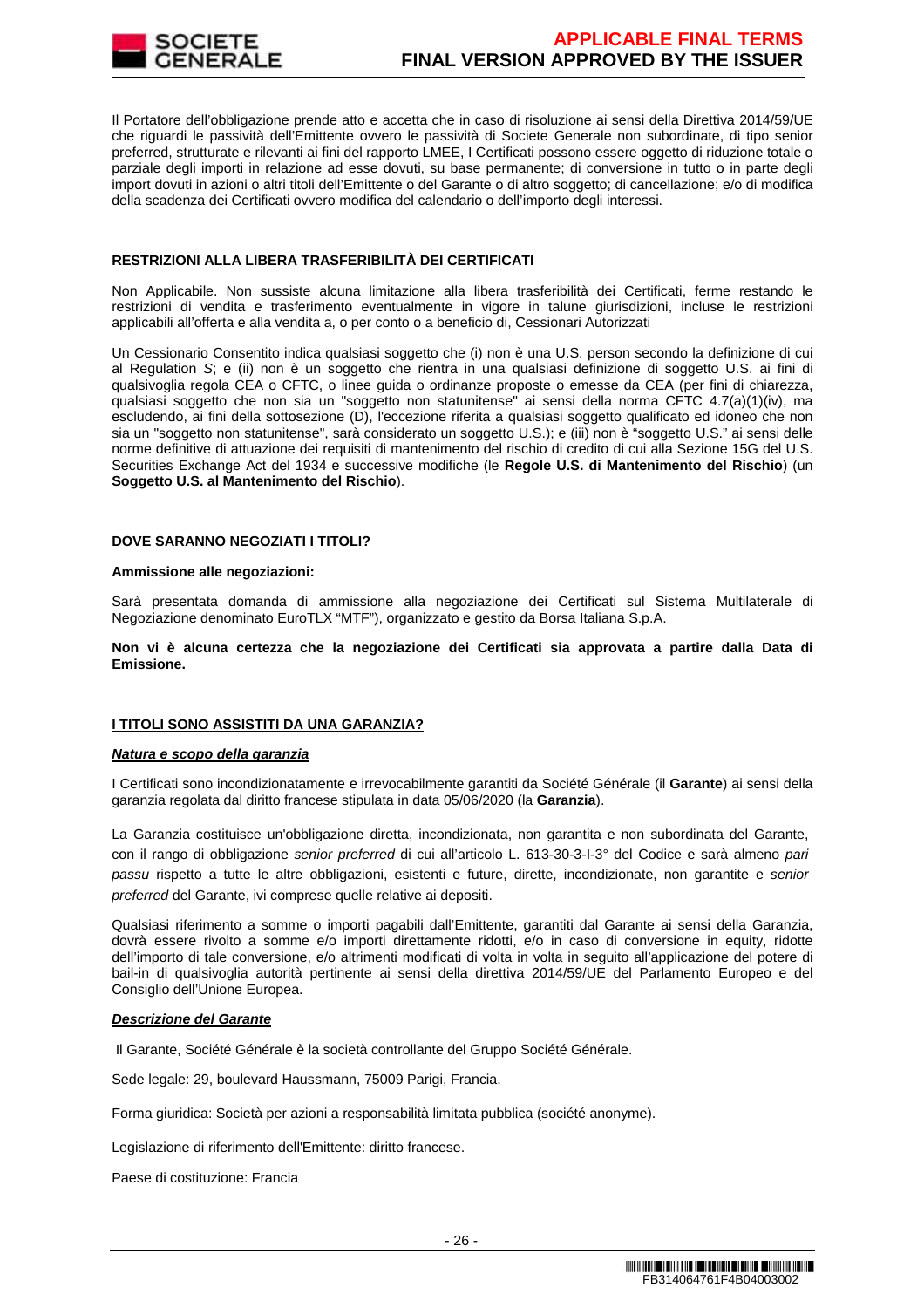

# Legal entity identifier (LEI) : O2RNE8IBXP4R0TD8PU41

Il Garante può intraprendere su base regolare, come ciò è definito nelle condizioni fissate dal French Banking and Financial Regulation Committee, tutte le operazioni salvo quelle sopra menzionate, ivi inclusa in particolare l'attività di brokeraggio assicurativo.

In generale, il Garante può svolgere, per conto proprio, per conto di terzi o congiuntamente, tutte le attività finanziarie, commerciali, industriali, relative all'agricoltura, alla proprietà personale o immobiliare, direttamente o indirettamente legate alle attività sopra menzionate o che possono facilitare lo svolgimento di tali attività.

#### **Informazioni finanziarie chiave del Garante:**

|                                                                                                                                                         | 9 mesi 2019<br>revisione) | 19<br>mesi<br>(non soggetto a  (non soggetto a  (soggetto<br>revisione) | 2018 31.12.2018<br>revisione) | 31.12.2017<br>all(soggetto<br>a<br>revisione) |
|---------------------------------------------------------------------------------------------------------------------------------------------------------|---------------------------|-------------------------------------------------------------------------|-------------------------------|-----------------------------------------------|
| Reddito netto da interessi (o<br>equivalente)                                                                                                           | N/A                       | N/A                                                                     | 11 019                        | 10 416                                        |
| Reddito netto da fee e commissioni                                                                                                                      | N/A                       | N/A                                                                     | 5 5 2 4                       | 6823                                          |
| Perdita netta da riduzione durevole di<br>valore delle attività finanziarie                                                                             | (907)                     | (642)                                                                   | (1005)                        | 918                                           |
| Reddito netto da trading                                                                                                                                | N/A                       | N/A                                                                     | 5 1 8 9                       | 5826                                          |
| Misura della performance finanziaria<br>utilizzata dall'emittente nel bilancio<br>quale l'utile operativo                                               | 5 2 3 4                   | 5805                                                                    | 7 2 7 4                       | 6 1 1 6                                       |
| Utile o perdita netta (per il bilancio<br>consolidato utile o perdita netta<br>attribuibile ai possessori di strumenti<br>di capitale della capogruppo) | 2 5 9 4                   | 3436                                                                    | 3864                          | 2 8 0 6                                       |

#### **Conto economico**

# **Stato patrimoniale**

|                                                                                                                                                | 9 mesi 2019<br>(non<br>soggetto<br>al<br>revisione) | 9 mesi 2018<br>(non<br>soggetto a<br>revisione) | 31.12.2018<br>(soggetto<br>a<br>revisione) | 31.12.2017<br>∥(soqqetto<br>a<br>revisione) | #Valore<br>∣risultante dal<br>più<br>recente<br>processo<br>revisione<br>ldi<br>el<br>valutazione<br>prudenziale<br>(SREP) |
|------------------------------------------------------------------------------------------------------------------------------------------------|-----------------------------------------------------|-------------------------------------------------|--------------------------------------------|---------------------------------------------|----------------------------------------------------------------------------------------------------------------------------|
| <b>Totale attività</b>                                                                                                                         | 1 411,1                                             | 1 303,8                                         | 1 309,4                                    | 1 275,1                                     | N/A                                                                                                                        |
| Debiti senior                                                                                                                                  | 129,9                                               | 114,0                                           | 116,3                                      | 103,2                                       | N/A                                                                                                                        |
| Debiti subordinati                                                                                                                             | 14,9                                                | 13,1                                            | 13,3                                       | 13,6                                        | N/A                                                                                                                        |
| Prestiti e crediti dalla<br>clientela                                                                                                          | 445,0                                               | 433,8                                           | 447,3                                      | 425,2                                       | N/A                                                                                                                        |
| Depositi dalla clientela                                                                                                                       | 415,0                                               | 411,4                                           | 416,8                                      | 410,6                                       | N/A                                                                                                                        |
| <b>Totale capitale</b>                                                                                                                         | 63,7                                                | 61,3                                            | 61,0                                       | 59,3                                        | N/A                                                                                                                        |
| Prestiti non performing<br>(sulla base di importo netto<br>iscritto in bilancio / prestiti e<br>crediti)                                       | 16,9                                                | 19,0                                            | 18,0                                       | 20,9                                        | N/A                                                                                                                        |
| Rapporto di Common Equity<br>Tier 1 capital (CET1) (o altro<br>rapporto di capitale di<br>adeguatezza prudenziale a<br>seconda dell'emissione) | 12,5%                                               | 11,2%                                           | 10.9%                                      | 11,4%                                       | 10,02% **                                                                                                                  |
| Rapporto di capitale totale                                                                                                                    | 18,5%                                               | 16,9%                                           | 16,5%                                      | 17,0%                                       | N/A                                                                                                                        |
| Rapporto di leva calcolato                                                                                                                     | 4,4%                                                | 4,1%                                            | 4,2%                                       | 4,3%                                        | N/A                                                                                                                        |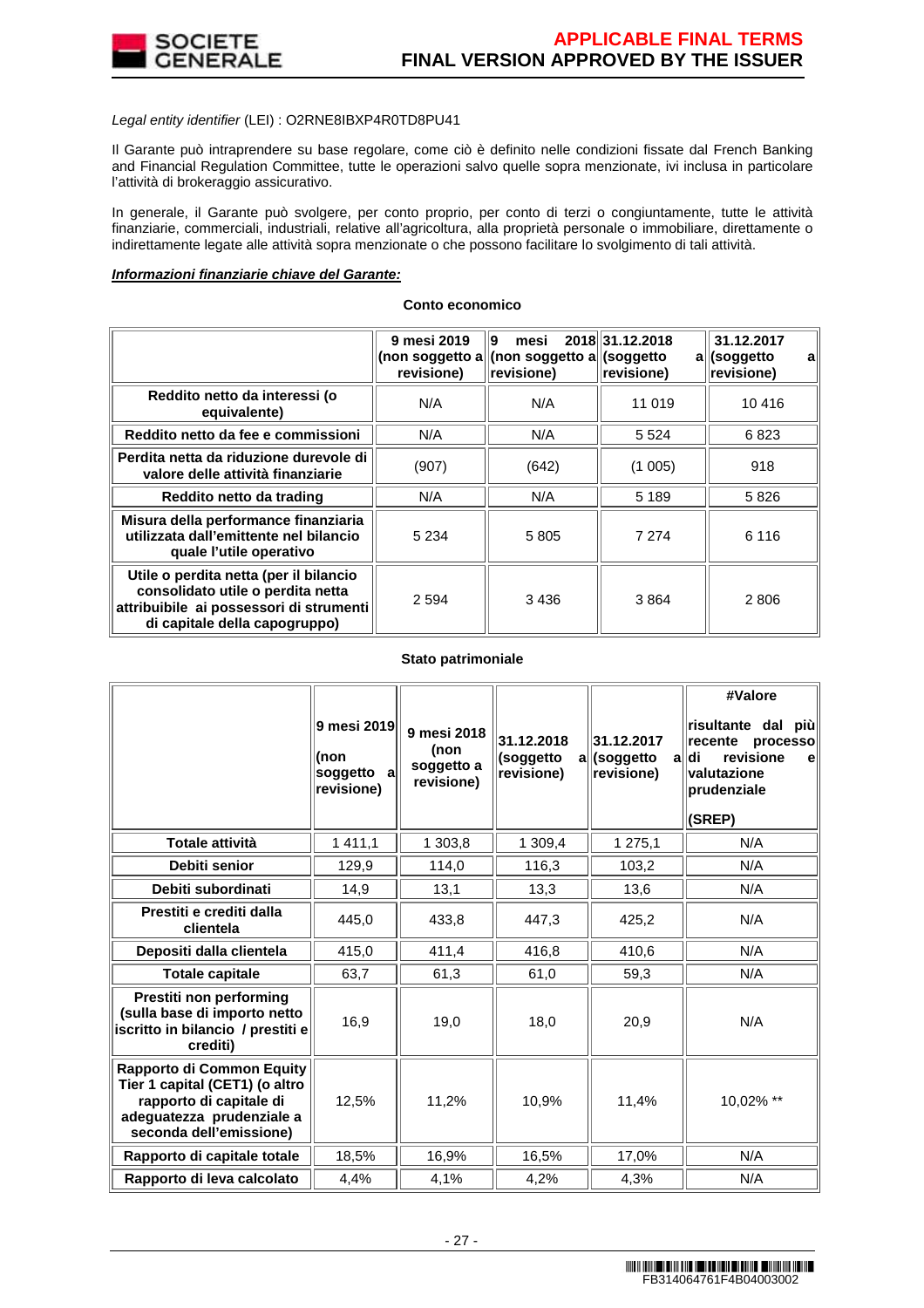

| secondo il quadro<br>regolamentare applicabile |  |  |  |
|------------------------------------------------|--|--|--|
|                                                |  |  |  |

Comunicato stampa dell' 11 dicembre 2019 "INFORMATIVA SUI REQUISITI DI CAPITALE REGOLAMENTARE DAL 1 GENNAIO 2020"

\*\*Considerando i buffers regolamentari combinati, il livello del rapporto CET1 che attiverebbe il meccanismo dell'Importo Massimo Distribuibile sarebbe pari a 10,02% al 1 gennaio 2020 (includendo 0,27% di buffers anticiclici).

#### **Rischi chiave specifici del garante**

Considerando che Société Générale è garante e controparte delle operazioni di copertura dell'Emittente, gli investitori sono essenzialmente esposti al rischio di credito di Société Générale e non hanno ricorso nei confronti dell'Emittente in caso di inadempimento dell'Emittente.

#### **QUALI SONO I RISCHI CHIAVE SPECIFICI DEI TITOLI?**

La vendita dei Certificati prima della prevista data di scadenza determinerà la perdita della protezione totale dell'importo investito**.**

Benché sia oggetto di impegni di market making, la liquidità del prodotto può essere influenzata dal verificarsi di circostanze eccezionali che potrebbero rendere difficile vendere il prodotto o comunque ad un prezzo che produce la perdita totale o parziale dell'importo investito.

I Certificati possono essere rimborsati anticipatamente automaticamente quando il livello del(i) Sottostante(i) raggiungono un certo livello. Gli Investori non beneficeranno della performance del(i) Sottostante(i) successivamente a tal evento.

Il valore di mercato dei Certificati dipende dall'evoluzione dei parametri di mercato al momento dell'uscita (livello dei prezzi dei Sottostanti, tassi di interesse, volatilità e credit spreads) e può pertanto comportare un rischio di perdita totale o parziale dell'importo inizialmente investito

Il verificarsi di eventi non legati al Sottostante (quali la modifica di previsioni di legge, inclusa la normativa fiscale, eventi di forza maggiore) possono determinare il rimborso anticipato dei Certificati e quindi la perdita totale o parziale dell'importo investito.

Il verificarsi di eventi relativi al Sottostante ovvero a operazioni di copertura può determinare la necessità di rettifiche, de-indicizzazioni, sostituzione del Sottostante, e di conseguenza a perdite del capitale investito, anche in caso di prodotti a capitale protetto.

Se la valuta di riferimento delle attività principali dell'investitore è diversa da quella del prodotto, l'investitore è esposto al rischio di cambio, in particolare in caso di controlli sul cambio, che potrebbero ridurre l'importo investito.

## **SEZIONE D – INFORMAZIONI CHIAVE SULL'OFFERTA AL PUBBLICO DEI TITOLI E/O SULL'AMMISSIONE ALLE NEGOZIAZIONI SU DI UN MERCATO REGOLAMENTATO**

### **IN BASE A QUALI CONDIZIONI E ORIZZONTE TEMPORALE POSSO INVESTIRE IN QUESTI TITOLI?**

#### **DESCRIZIONE DELLE MODALITÀ DELL'OFFERTA:**

#### **Giurisdizione dell'offerta al pubblico non esente:** Italia

**Periodo di Offerta:** Dal 10 giugno 2020 (incluso) alle 09:00 CET (Central European Time) al 24 luglio 2020 (incluso), alle 16:00 CET, salvo chiusura anticipata del Periodo di Offerta, come descritto di seguito.

I Certificati verranno collocati:

(a) all'interno dei locali del Collocatorie (presso le sedi e le filiali);

(b) mediante offerta fuori sede ai sensi dell'articolo 30 e dell'articolo 31 del d.lgs 24 febbraio 1998 n. 58 come successivamente modificato (il "Testo Unico della Finanza") dal 10 giugno 2020 alle 9.00 CET al 23 luglio 2020 (incluso), alle 16.00 CET; e

(c) mediante tecniche di comunicazione a distanza ai sensi dell'articolo 32 del TUF dal 10 giugno 2020 alle 9.00 CET al 16 luglio 2020 (incluso), alle 16.00 CET,

salvo chiusura anticipata del Periodo d'Offerta come descritto di seguito.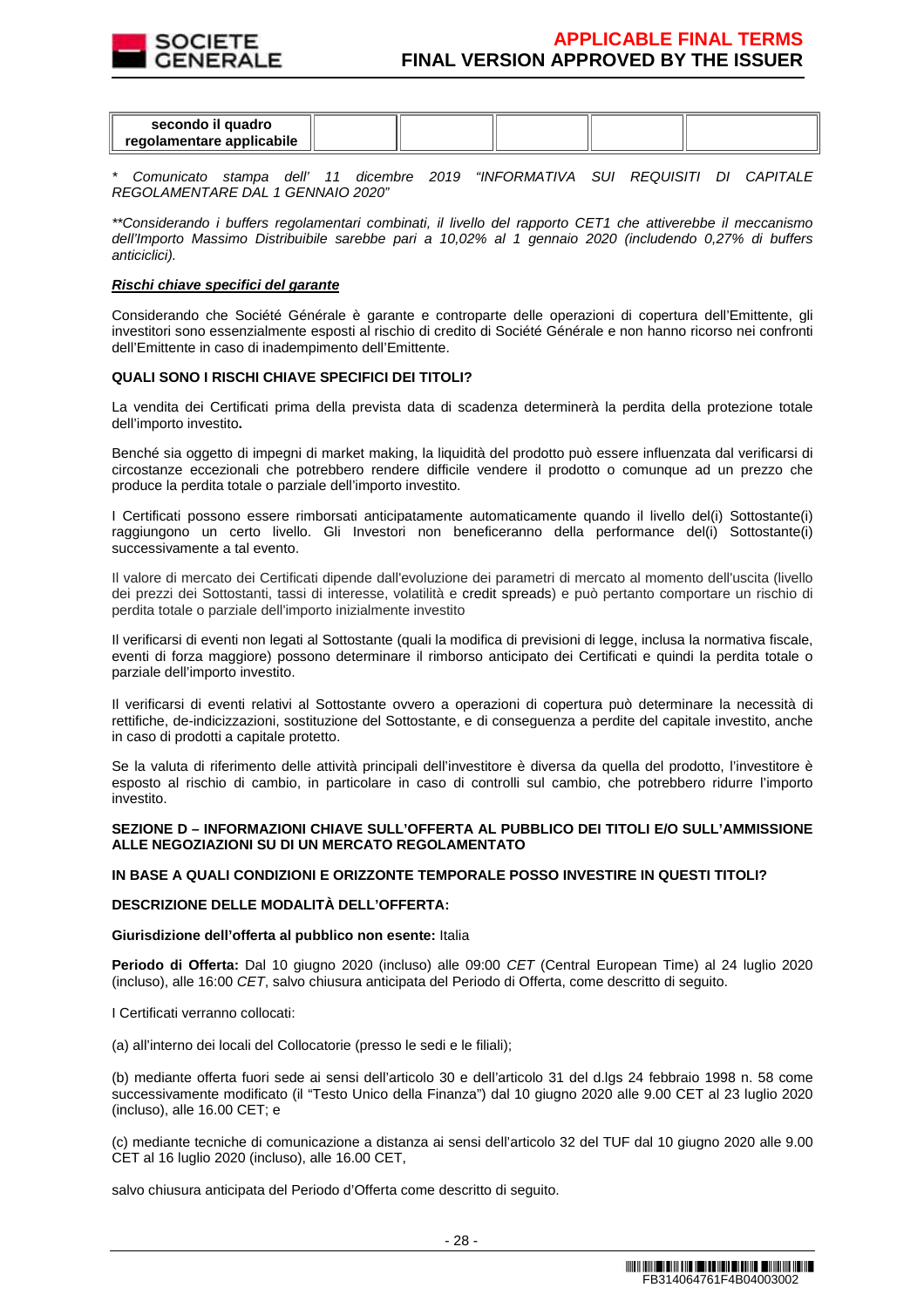

Il Collocatore che intende collocare i Certificati attraverso l'offerta fuori sede ai sensi dell'articolo 30 del Testo Unico della Finanza raccoglieranno i Moduli di adesione - invece che direttamente presso le loro filiali e uffici attraverso consulenti finanziari abilitati all'offerta fuori sede ai sensi dell'articolo 31 del Testo Unico della Finanza.

Ai sensi dell'articolo 30, comma 6, del Testo Unico della Finanza, la validità e l'efficacia dei contratti sottoscritti tramite Offerta Fuori Sede è sospesa per un periodo di 7 (sette) giorni dalla data di sottoscrizione del Modulo di Adesione da parte del relativo investitore.

Entro tale periodo gli investitori possono comunicare al Collocatore il loro recesso, senza dover pagare alcun costo o commissione.

I Certificati verranno anche offerti mediante tecniche di comunicazione a distanza ai sensi dell'articolo 32 del Testo Unico della Finanza (ad esempio attraverso le piattaforme di trading online dei Collocatori e/o mediante ordini telefonici). In tale caso gli investitori possono acquistare i Certificati via internet e/o via telefono, dopo essere stati identificati dal Collocatore, secondo le procedure stabilite dal Collocatore. Ai sensi dell'articolo 67 duodecies del d.lgs n. 206/2005 come successivamente modificato (il "Codice del Consumo"), la validità e l'efficacia dei contratti sottoscritti mediante tecniche di comunicazione a distanza sono sospese per un periodo di 14 (quattordici) giorni dalla data di sottoscrizione. Entro tale periodo gli investitori possono comunicare al Collocatore il loro recesso senza alcun costo o commissione.

**Prezzo di Offerta:** I Certificati saranno offerti al Prezzo di Emissione, una parte del quale, pari al massimo al 4,00%, è costituita dalla commissione di distribuzione dovuta in via anticipata dal Garante a Deutsche Bank SpA, Piazza del Calendario, 3, 20126 Milano (il **Collocatore**).

## **Condizioni a cui è soggetta l'offerta:**

L'offerta dei Certificati è subordinata alla loro emissione e a qualunque condizione aggiuntiva contenuta nei termini generali di attività degli intermediari finanziari, dagli stessi notificate agli investitori.

L'Emittente si riserva il diritto di chiudere il Periodo di Offerta prima della scadenza inizialmente stabilita per qualunque motivo.

L'Emittente si riserva il diritto di ritirare l'offerta e annullare l'emissione dei Certificati per qualunque motivo e in un qualsiasi momento alla Data di Emissione o precedentemente alla stessa. Resta inteso che qualora un potenziale investitore abbia richiesto la sottoscrizione e l'Emittente eserciti tale diritto, tale potenziale investitore non avrà alcun diritto di sottoscrivere o acquistare altrimenti i Certificati.

In ogni caso, l'avviso agli investitori relativo alla chiusura anticipata o al ritiro, a seconda dei casi, sarà pubblicato sul sito web dell'Emittente (http://prospectus.socgen.com).

La validità dell'offerta è soggetta al rilascio dell'autorizzazione alla negoziazione sull'EuroTLX da parte di Borsa Italiana S.p.A. entro e non oltre il giorno immediatamente precedente alla Data di Emissione; diversamente, l'offerta deve considerarsi ritirata e l'emissione annullata. L'Emittente s'impegna a presentare per tempo la relativa domanda a Borsa Italiana S.p.A., al fine di consentire a Borsa Italiana S.p.A. di prendere una decisione, in base ai suoi regolamenti, entro il giorno immediatamente precedente alla Data di Emissione.

**Prezzo di Emissione:** EUR 100 per Certificato di Denominazione Specificata di EUR 100

#### **Stima delle spese totali relative all'emissione o all'offerta, includendo la stima di eventuali spese applicate all'investitore dall'Emittente o dall'offerente:**

I costi di entrata impliciti nel Prezzo di Emissione applicati all'investitore dall'Emittente o dall'Offerente sono pari al 8,88%. I costi di entrata e i potenziali costi ricorrenti e le potenziali penali di uscita anticipata possono avere un impatto sul rendimento che l'investitore può ottenere dall'investimento.

**Piano di distribuzione:** Il prodotto è destinato ad investitori al dettaglio e sarà offerto in Italia

# **CHI è L'OFFERENTE E/O IL SOGGETTO CHE CHIEDE L'AMMISSIONE ALLE NEGOZIAZIONI ?**

Societe Generale in quanto Dealer

Tour Société Générale - 17 Cours Valmy